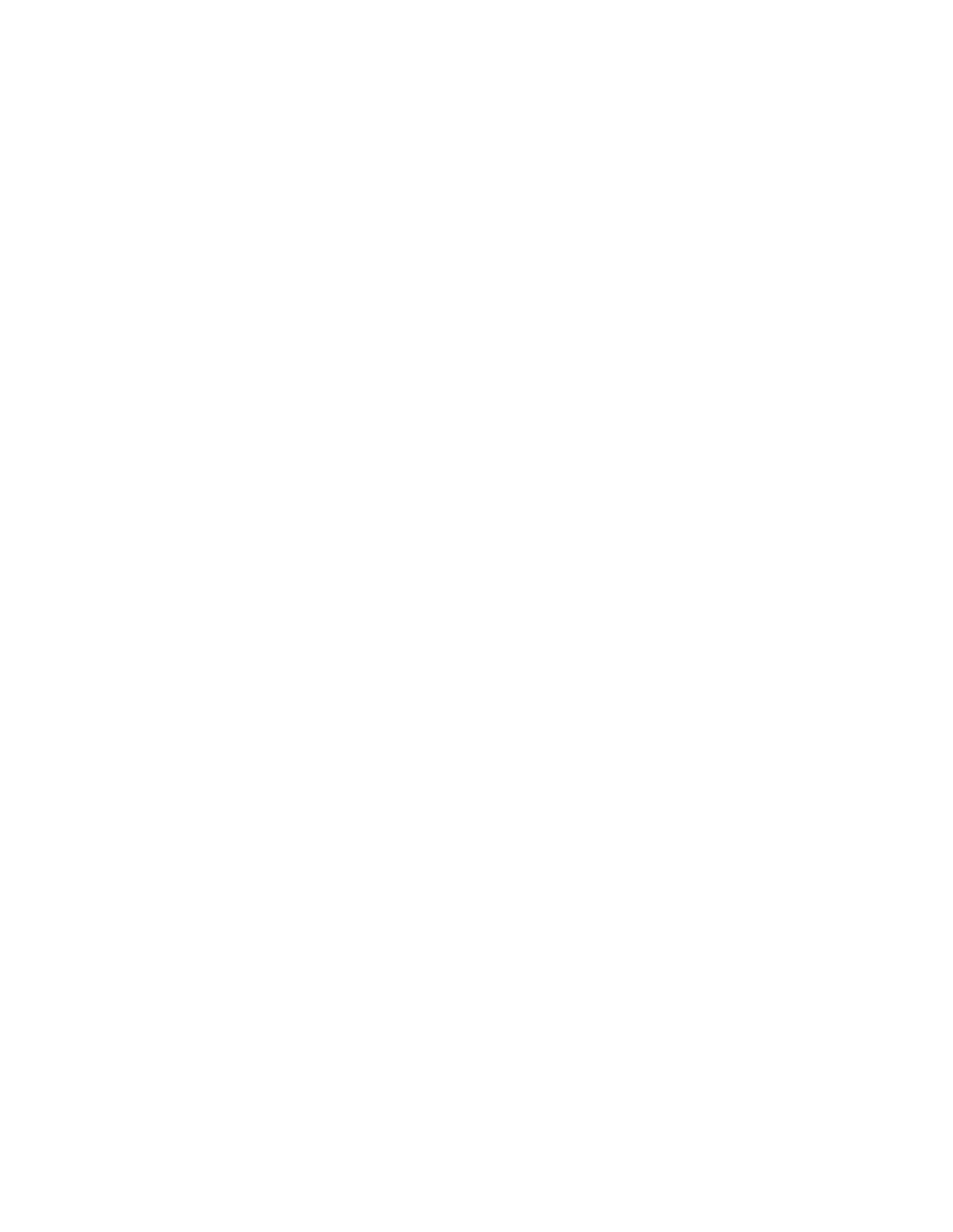

True Directions (XAX) Stronger Partnerships

Today, IWIF's mission and direction remain as true and constant as they did when we began in business 93 years ago. We continue to be guided by the principles of financial strength; competitive pricing; responsive and excellent customer service; and protection you can depend on.

We thank you for placing your business and your trust with IWIF as we continue on our journey to stronger partnerships.

| <b>IWIF Financial Highlights at a Glance</b> |             |                                              |                                         |  |
|----------------------------------------------|-------------|----------------------------------------------|-----------------------------------------|--|
|                                              | 2006        | 2005                                         | 2004                                    |  |
|                                              |             | $\mathcal{S}$<br>321, 167, 547               | \$<br>286,164,356                       |  |
|                                              | 66,829,569  | $\boldsymbol{\mathcal{S}}$<br>57,044,120     | \$<br>49, 472, 606                      |  |
| Claims Expense Net  \$ 278,662,802           |             | \$<br>281, 193, 712                          | \$<br>255,609,126                       |  |
| Underwriting Loss \$ (29,152,008)            |             | $\boldsymbol{\mathcal{S}}$<br>(29,008,428)   | \$<br>(31, 424, 917)                    |  |
| Dividends Paid to Policyholders  \$          | 3,897,389   | $\boldsymbol{\mathsf{\hat{S}}}$<br>4,100,730 | $\boldsymbol{\mathcal{S}}$<br>2,386,254 |  |
|                                              |             | \$1,382,087,128                              | \$1,244,285,966                         |  |
|                                              | 228,000,752 | 186, 421, 736<br>$\mathcal{S}$               | $\mathcal{S}$<br>172,904,507            |  |
| Loss/LAE Ratio                               | 86.7%       | 87.6%                                        | 89.3%                                   |  |
|                                              | 22.6%       | 21.0%                                        | 20.5%                                   |  |
| Combined Ratio                               | 109.3%      | 108.6%                                       | 109.8%                                  |  |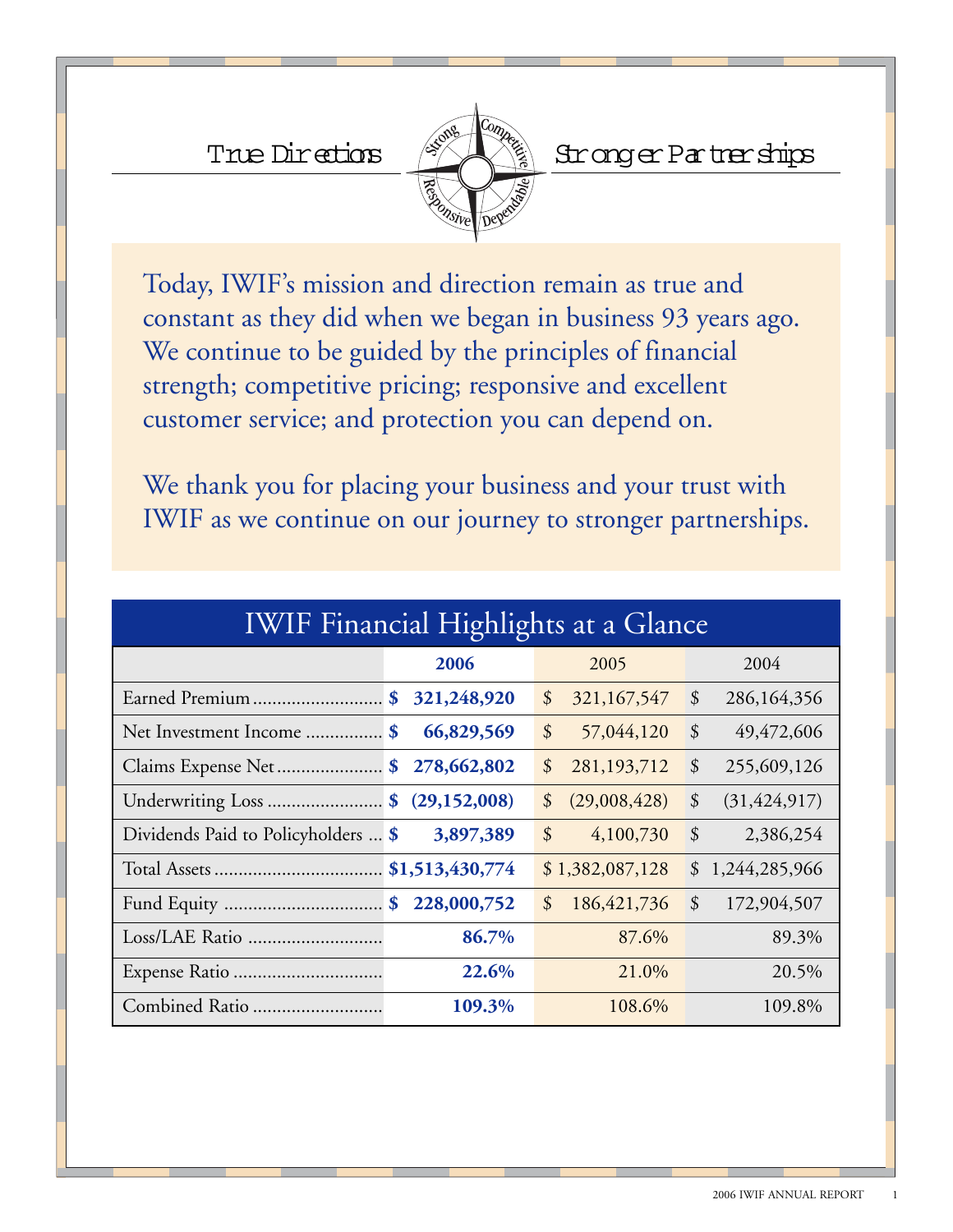

Daniel E. McKew, Chairman, IWIF Board

# To our policyholders and business partners:

I join my fellow IWIF board members and leadership team in sharing our business success story. In 2006, we reached a financial recordbreaking milestone as net income increased to \$48 million, a 30% increase over the prior year.

### **Strong Financial Results**

There were a number of other significant accomplishments associated with the strong financial finish for the year. Total assets grew 9% to \$1.5 billion, and net operating gain improved to \$37.7 million. Despite a softening workers' compensation market, our competitive rates and our attention to customer satisfaction helped us to write \$32.7 million in new business and a total of \$326 million in gross written premium in 2006. As a result, IWIF remains the largest provider of workers' compensation insurance in Maryland, with a 32% market share and more than 30,000 policyholders.

I am very pleased to report that the organization now meets the minimum statutory requirements under Risk Based Capital (RBC) standards established by the National Association of Insurance Commissioners (NAIC). RBC is a method of measuring the minimum amount of capitalization appropriate for an insurance company to support its business operations. IWIF's statutory surplus for 2006 stands in excess of \$200 million.

Strong results were also reflected in our improved loss ratio of 86.7% in 2006, the lowest in IWIF's history. This progress is attributable to the increasing commitment of our customers to workplace safety, our utilization of best practices in claims management, and our adherence to disciplined underwriting.

### **Strategy for Market Competitiveness**

In 2006, IWIF was able to keep overall base premium rates flat, due in large part to the exceptional performance of our investment operations. Another operational factor that drives competitiveness is our strategy to maximize productivity, leverage efficiencies and deliver cost savings throughout the organization. Every department is striving to find ways to reduce operating costs. Our information systems professionals are creating more online e-services for both our policyholders and agents. This ultimately reduces time-consuming processes, streamlines our operations and cuts costs.

### **Responsive Care for Injured Workers**

When workplace injuries do occur, we work with our policyholders to make sure their employees receive prompt and appropriate medical treatment. Not only does this demonstrate care and commitment to injured workers, it is the most widely acknowledged action to reduce medical and indemnity costs.

IWIF is proactive in claims management. We initiate open communications with an injured worker within 24 hours of a reported injury claim to ensure responsive treatment and prompt benefits. IWIF's claims and medical professionals continuously assist policyholders and their injured workers by applying best practices in claims management and offering help with effective transitional return-to-work programs.

In 2006, we continued to see the care and cost containment benefits of our preferred provider network partnership, with \$2.5 million in medical cost savings. We also implemented a software program that reviews the medical billing and treatment utilization for injured workers. This medical cost control program will identify excessive and costly medical treatment plans for aggressive management.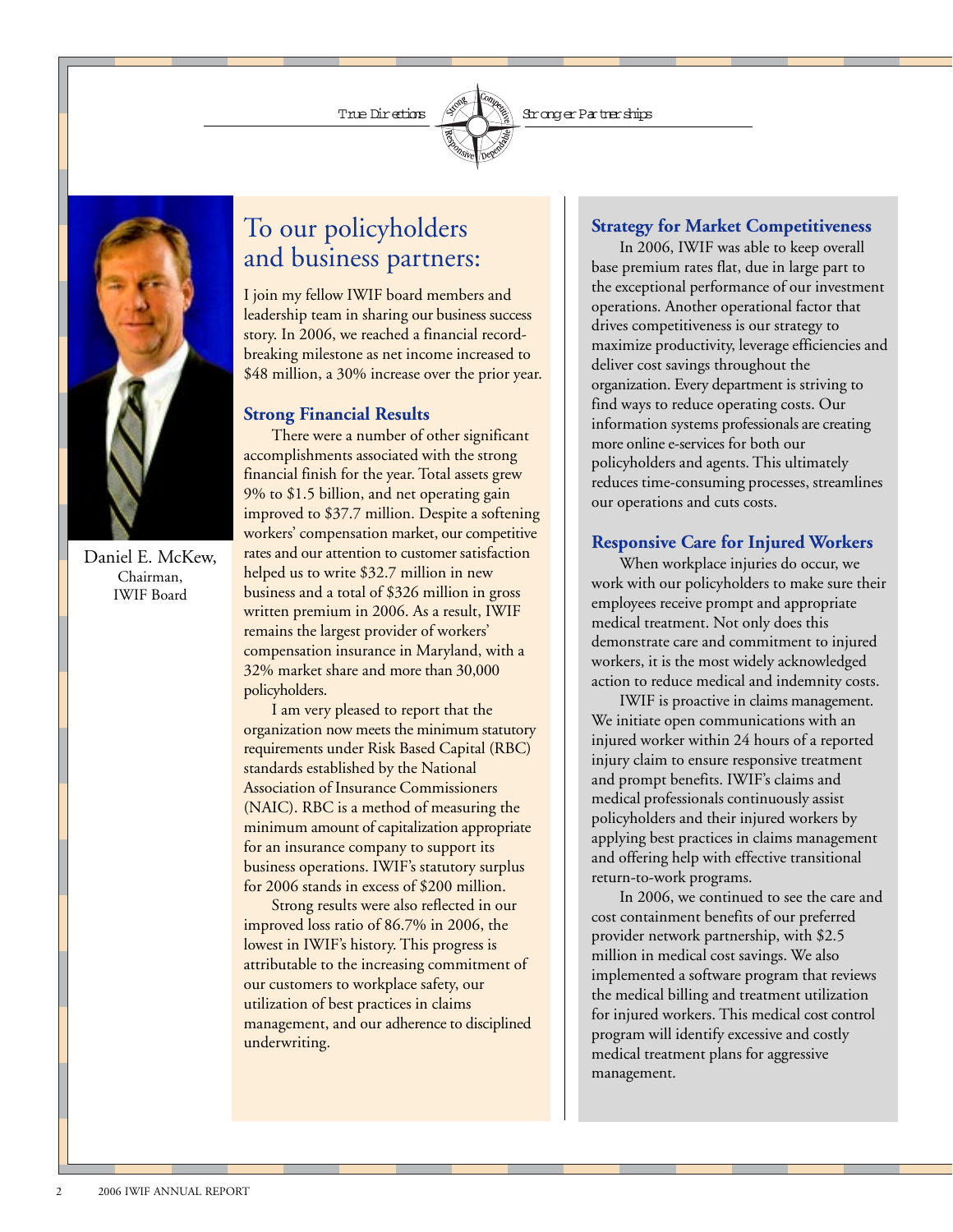The Directions  $\mathscr{B}\setminus\mathbb{R}\setminus\mathscr{C}$  Stronger Partnerships

IWIF successfully pursues claims cost containment through our Special Investigations Unit and Subrogation Department. The diligent efforts of these professionals helped IWIF reach new levels of financial recoveries in 2006. These recoveries are a significant tool in our effort to keep rates fair and equitable.

### **Dependable Partner for Workplace Safety**

IWIF continues to lead and champion workplace safety as a core value for all Maryland businesses. From our dedicated loss control professionals in the field, to our publications, seminars and website, we are helping to educate our customers about the life-saving and financial benefits of workplace safety. We take pride in being a dependable partner in assisting you, our policyholders and agents, in working to reduce workplace injuries.

We are the only workers' compensation insurer that invests in providing free seminars for policyholders to teach safety principles to help prevent injuries and contain loss costs. I encourage you to take advantage of our safety knowledge and expertise.

We were pleased by the nearly 9.7% decrease in the number of reported injuries in 2006. By making safety a priority, 88% of our policyholders reported no workplace injuries last year.

### **We Added New Leadership and Guidance**

Over the past year we welcomed Maxine Adler and Patricia McHugh Lambert as new IWIF Board members. Both bring a wealth of business, insurance and legal knowledge to the Board. My fellow Board members and I wish to express our sincere appreciation and respect to outgoing IWIF Board members Gregory D. Chasney and Michelle Duffy-Orr. They were instrumental in bringing new insight and direction while serving on the IWIF Board.



### **Our Proven "True Directions"**

This year's annual report highlights IWIF's "True Directions" through the stories of IWIF professionals and our agent partners who make a difference in the lives of our customers on a daily basis. IWIF's "True Directions," Strong, Competitive, Responsive and Dependable, are our compass points and guiding principles to building stronger partnerships with our customers. The caring and compassion of our professionals, their expertise, dedication, and leadership, make IWIF a first-class workers' compensation insurer.

On behalf of the entire IWIF team, I thank you, our partners in safety, for making 2006 another successful year.

With appreciation,

œm4e m≠-

Daniel E. McKew, Chairman, IWIF Board

### Executive Team

Seated L-R **Thomas Phelan**, CPA, Executive Vice President, Chief Financial Officer **George Matthews**, AAI, Executive Vice President, Marketing/Business Development Standing L-R **Rona Finkelstein**, Esq., Vice President, Legal Services and Human Resources **Dennis Carroll**, Esq., Executive Vice President, General Counsel **Tim Michels**, Esq., Executive Vice President, Claim Services **Robert Merritt**, CFA, Executive Vice President, Chief Investment Officer **Donna Wilson**, Vice President, **Communications** & Strategic Planning **Robert Marshall**,

Vice President, Information Systems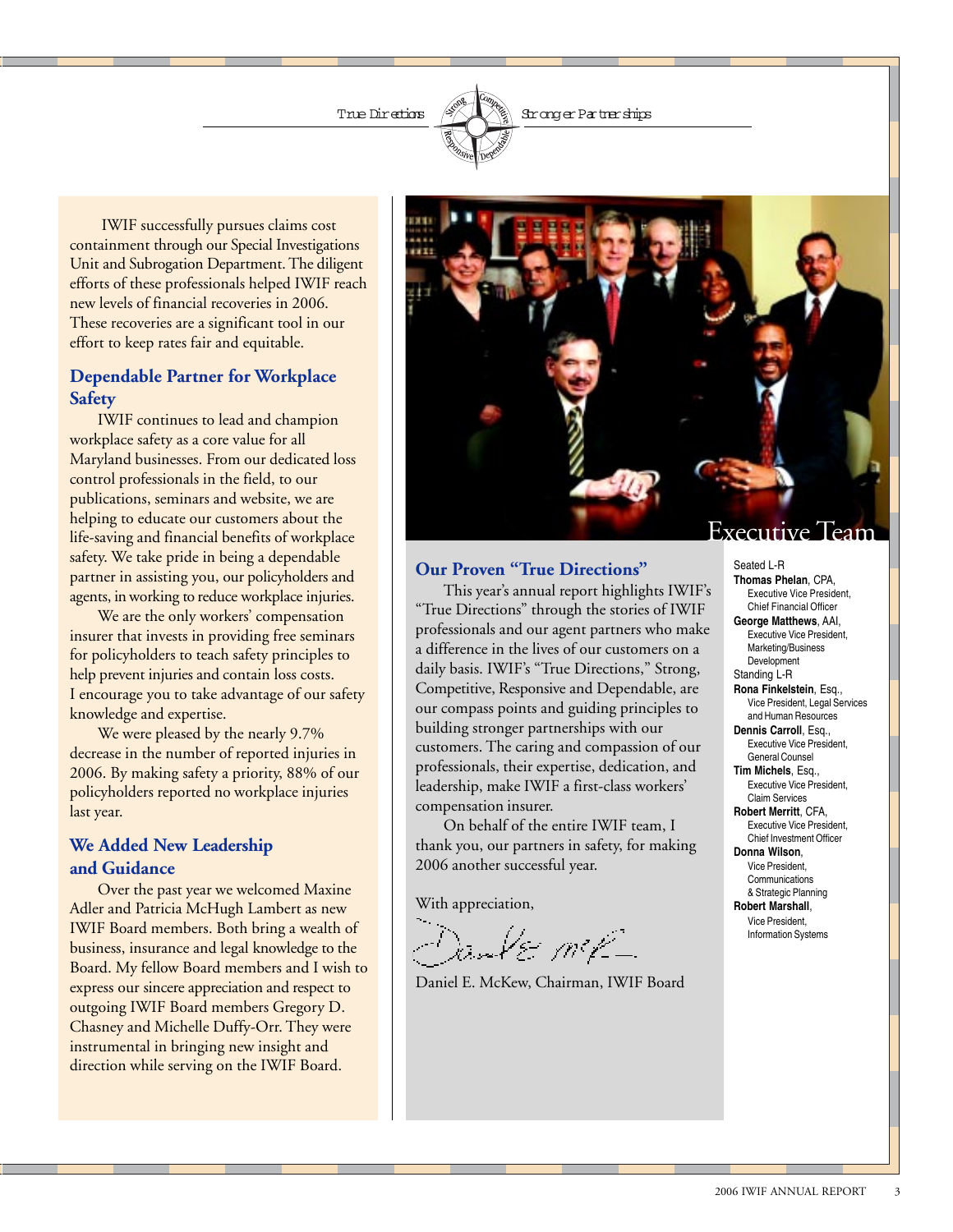

IWIF's fiduciary responsibility to its policyholders is paramount. Our financial strength is built upon a successful, conservative investment strategy combined with a proven record of sound financial and operational decision making.

IWIF's financial results for 2006 continue an upward trend for the company that began earlier in the decade. Over this time, we have seen steady increases in our net operating performance, while loss ratios have steadily decreased. Underlying these consistently positive financial results is a savvy, yet prudent, investment foundation.

"What we do every day impacts people's lives. We need to have the financial strength to take care of people if they become injured."

> Tom Phelan, IWIF Executive Vice President, CFO

Under the sound fiscal leadership of Robert E. Merritt, CFA, Executive Vice President and Chief Investment Officer, a conservative investment strategy adopted by the IWIF Board in 2003 has proven extremely successful in supporting the goals of IWIF's insurance operations. Consistently positive returns on investments have allowed IWIF to keep premium costs equitable for our policyholders.

IWIF's successful financial strategy was recently revised to ensure IWIF would obtain Risk Based Capital (RBC) requirements by yearend 2005. In fact, in 2006, IWIF generated \$37.7 million in net operating gain and grew statutory surplus to \$203 million.

IWIF's investment portfolio totals more than \$1.5 billion, and provides a strong financial foundation. One hundred percent of IWIF's investment portfolio is invested in fixed income securities, with four external managers led by the IWIF investment management team.

For 2006 the core bond portfolio, which is directly managed by Bob Merritt and his assistant, David Hinks, has been ranked in the 20<sup>th</sup> percentile nationwide within the Callan Associates Inc. Core Bond Universe. For the two years prior, IWIF's core bond portfolio ranked in the 1st percentile. Additionally, IWIF's investment yield in 2005, the most recent year for which data was available, ranked second best among 20 state funds.

Policyholders who insure with IWIF, and agents who sell IWIF, can do so with confidence knowing that our product is backed by nearly 100 years of experience and superior financial strength.



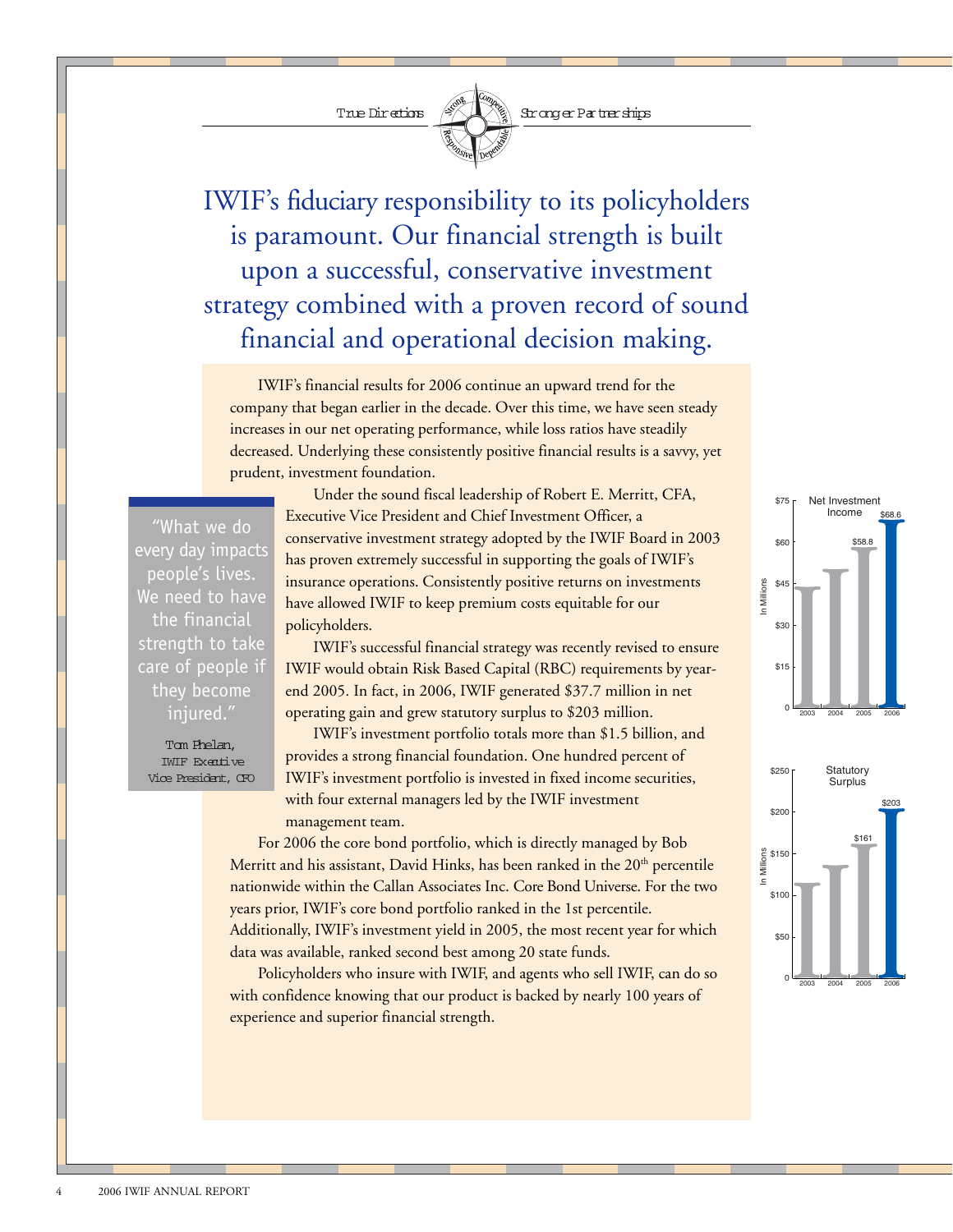IWIF's financial leadership team has guided the company to produce strong results year after year. From left,

David Hinks, Portfolio Manager Thomas J. Phelan, CPA, Executive Vice President and Chief Financial Officer

Rial Simons, FCAS, MAAA, Chief Actuary Robert E. Merritt, CFA, Executive Vice President and Chief Investment Officer

Paige Beck, CPA, Assistant Vice President, Finance Frank Linardi, CPA, Controller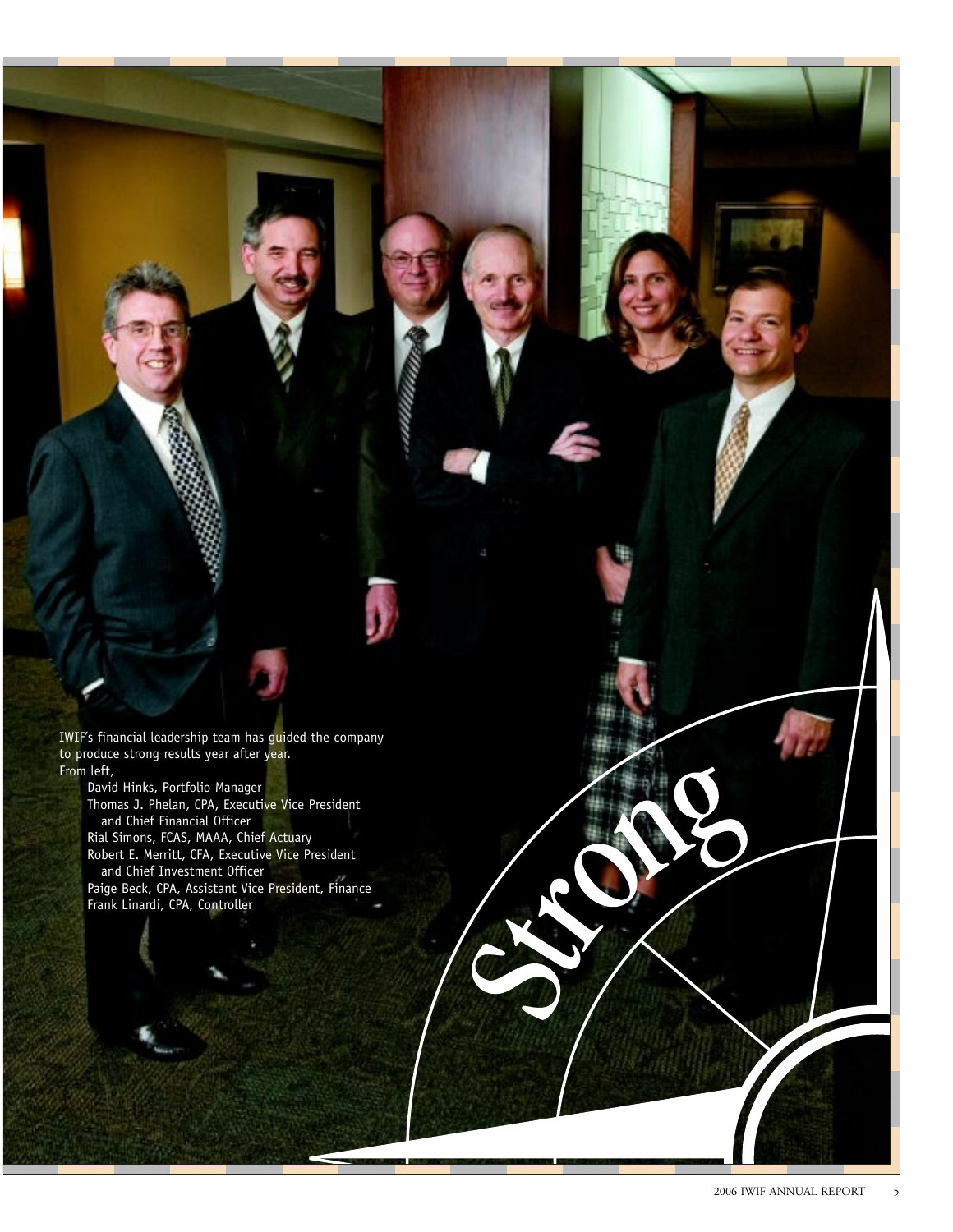### Seated,

 Joseph Gillian, CSP, ALCM, Director, IWIF Loss Control Department Standing, left to right, Mary Smith, Loss Control Consultant

 $\mathbb{W}_{\text{IP}}$ 

 Adrienne Kaspar, CHCP, Loss Control Supervisor Lester Groff, CSP, ARM, Senior Loss Control Consultant Jack Cooper, SERMA Risk Management Consultant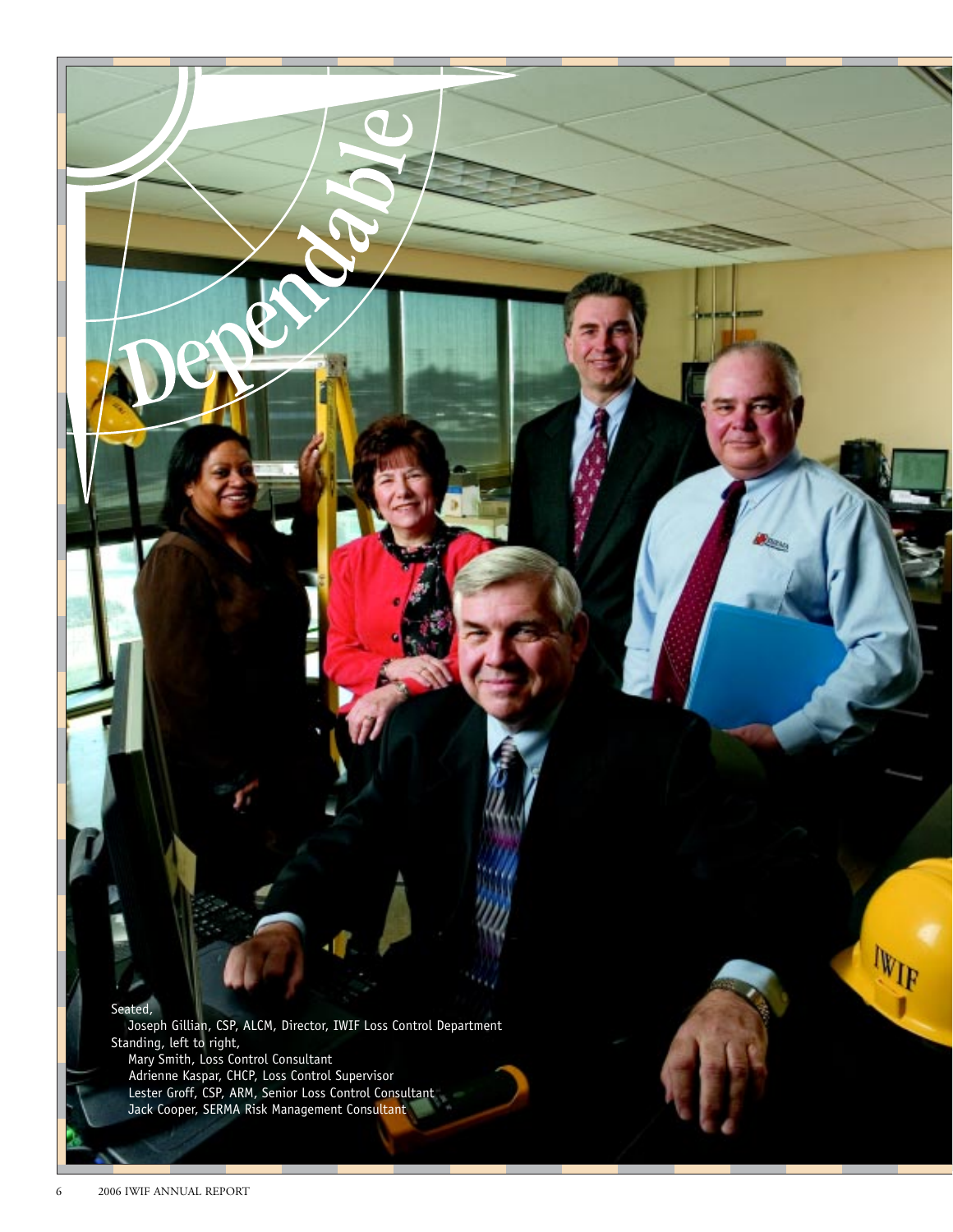

The Directions  $\mathscr{B}\setminus\mathbb{R}\setminus\mathbb{R}$  Stronger Partnerships

Maryland businesses depend on IWIF to help protect their workers and keep their companies financially sound by teaching how to prevent workplace accidents.

We believe that safety is a basic value, not just a priority. That's why a core part of IWIF's mission is to educate our policyholders on workplace safety. Because unsafe behavior contributes to more than 90% of all injuries, IWIF's Loss Control Department is dedicated to helping our policyholders learn how to prevent accidents.

IWIF's Loss Control Department made more than 4,500 policyholder visits in 2006.

Safety and risk management services are offered to every policyholder as an added value to their workers' compensation coverage with IWIF. Our risk management services are delivered by experienced and highly trained IWIF safety and risk management field professionals. Many, including IWIF Director of Loss Control Joseph Gillian, have achieved regional and national recognition for their expertise.

IWIF loss control services include risk assessment, safety program development and evaluation, training and education, loss reviews and analysis, and follow-up workplace evaluations. Additionally, with the help of new computer models that map accident statistics and trends, we can show the direct correlation between the frequency and severity

of a company's accidents and their actual costs to a company's bottom line. It is our basic benefit message to all policyholders that **"Safety Saves With IWIF."**

Not only do IWIF policyholders benefit from our risk management services; so does the State of Maryland. Through SERMA, the State Employees' Risk Management Administration, IWIF has implemented risk management initiatives within many state agencies that have resulted in positive outcomes and cost reductions.

By helping to create a safety culture throughout every organization we touch, IWIF helps to ensure the profitability of Maryland's companies and state agencies — the backbone of our state's economy.

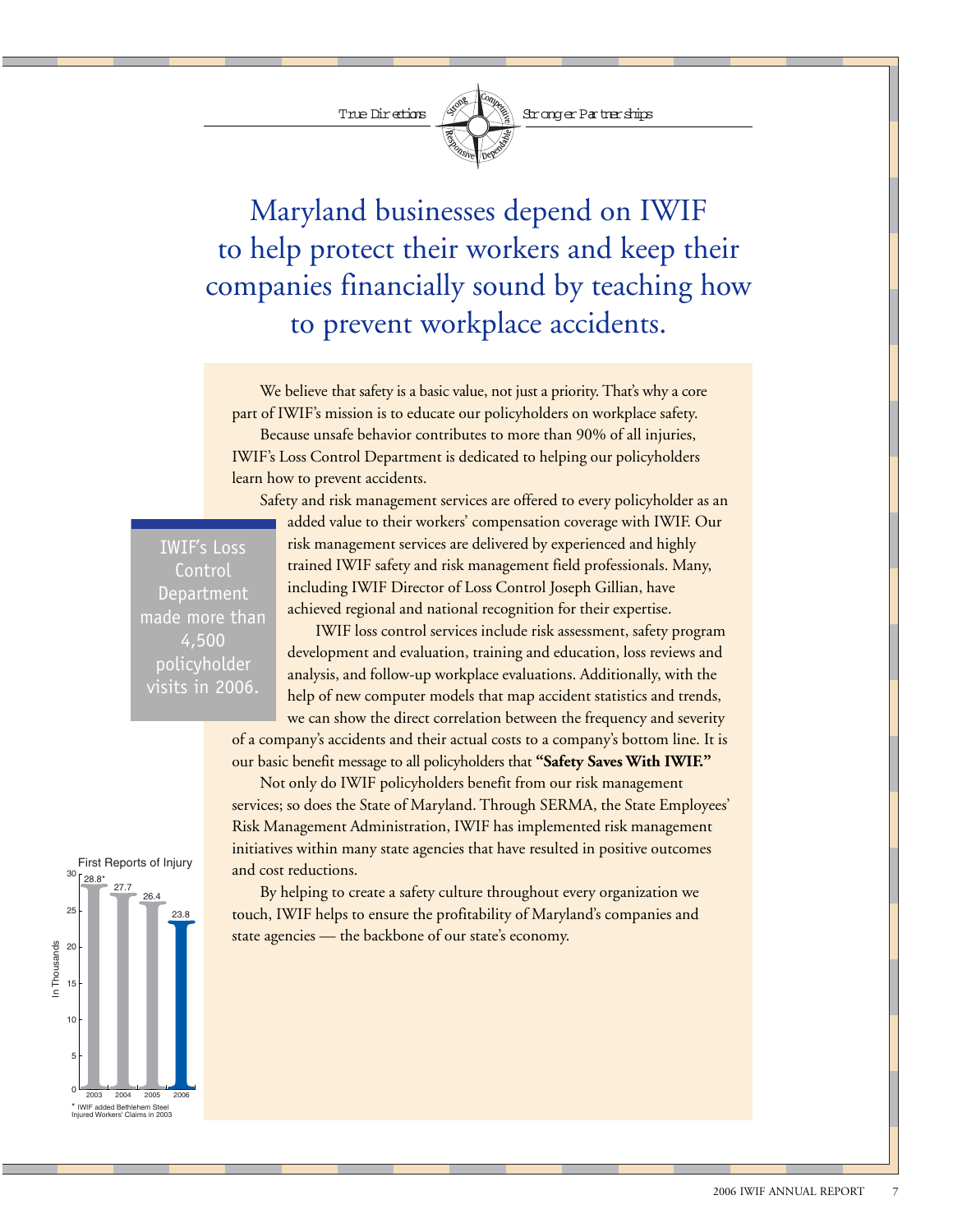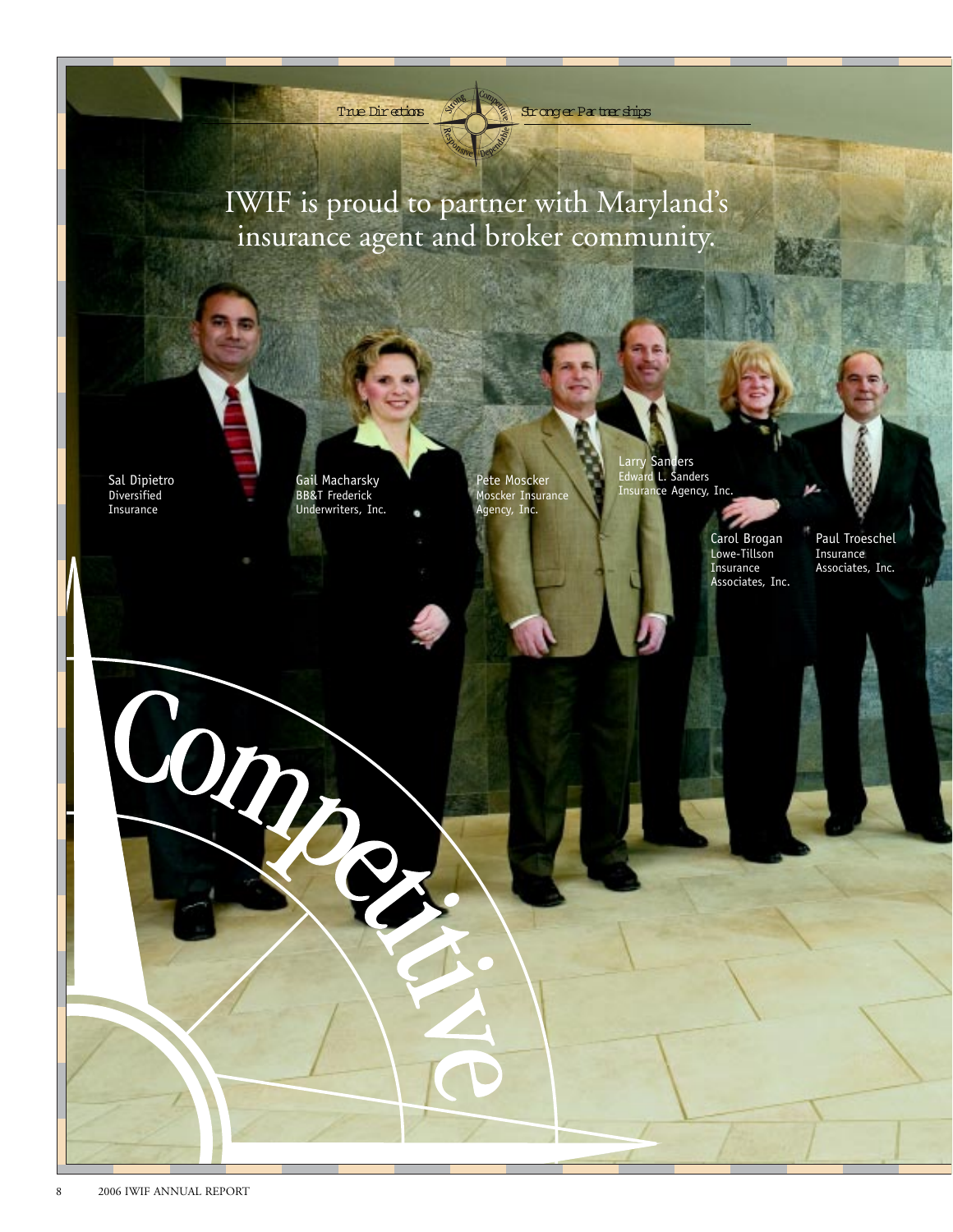The Directions  $\left(\frac{1}{2}\right)$  Stronger Partnerships

Our goal is to work as partners with our agents to provide competitive workers' compensation products that meet the needs of Maryland businesses.

Bruce Talbot Advantage Group, Inc.

Dave Bollinger Barnes-Bollinger Insurance Services, Inc.

Tom Lowe Tidewater Insurance

Rob Cannon Gorges & Company Laura Bren Atlantic Smith Cropper & Deeley **Insurance** 

# The IWIF Insurance Agency Advisory Council,

an 11-member group of independent insurance agents, meets regularly with IWIF's executive and business development teams to discuss major business initiatives. The Council offers important insights on how IWIF can continue to improve and target its products and services for Maryland agents and their clients.

More than 1,000 valued agent partners now represent 70% of our customer base, and are responsible for 86% of our written premium. As Maryland's first choice for workers' compensation insurance, IWIF provides coverage to 32% of the marketplace.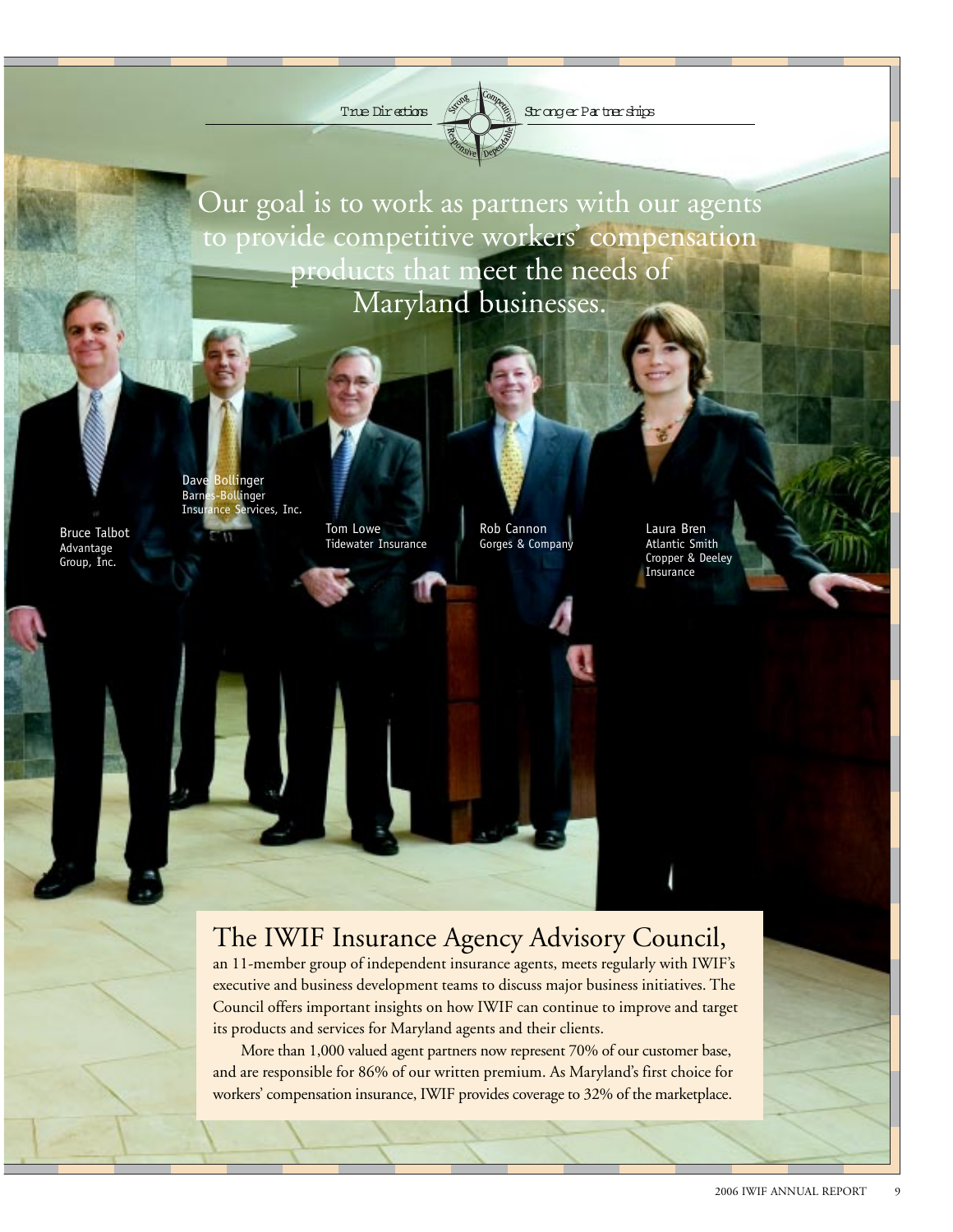

True Directions (XUX) Stronger Partnerships

Every injury reported to IWIF receives prompt attention, but CAT injuries take priority over everything else. The IWIF CAT adjusters are on call 24/7 to respond immediately to the call.

When they hear the distinctive ring of the CAT phone, IWIF's fivemember Catastrophic Injury Team (CAT) springs into action.

Fortunately, catastrophic injuries do not make up the majority of injury claims to IWIF. Of the 23,851 claims reported to IWIF in 2006, 81 were for catastrophic injuries.

Senior Claims Adjusters Pam Reed and Jeannie Miller, along with Claims Adjuster Stephanie Matthews, the newest member of the CAT Team, take turns at being "on call" 24 hours a day, 7 days a week. They consult with IWIF Senior Nurse Case Manager Jody Woodward, and keep CAT Team Supervisor Karen Lowrey apprised of those injuries needing the team's immediate attention.

Any condition with serious or life-threatening effects is considered a catastrophic injury. Such injuries include head injuries, spinal cord injuries, severe burns, heart attacks, strokes, and multiple internal injuries or bone fractures.

CAT injuries have a greater potential of resulting in a serious disability for the injured worker. For this reason, it's critical to provide the best care early on. IWIF's CAT Team works closely with medical experts around the country to evaluate the extent of the injury and determine the optimal course of treatment.

A recent CAT claim involved a young tree trimmer from Western Maryland. While moving a harness clip from one limb of the tree to another, he lost his balance and fell 15 feet to the ground. He sustained a severe spinal cord injury, which left him a paraplegic. After acute rehabilitation, he was placed in a retraining program for computers and information management. Upon completion of the training, he worked with a vocational counselor to locate a job as a Help Desk Technician.

The IWIF CAT Team stood by him throughout that time, offering medical intervention, financial assistance, and emotional support. Karen and her team are now happy to report that, notwithstanding the seriousness of his disability, the young man has returned to work full time and is now earning a salary greater than that of a tree trimmer.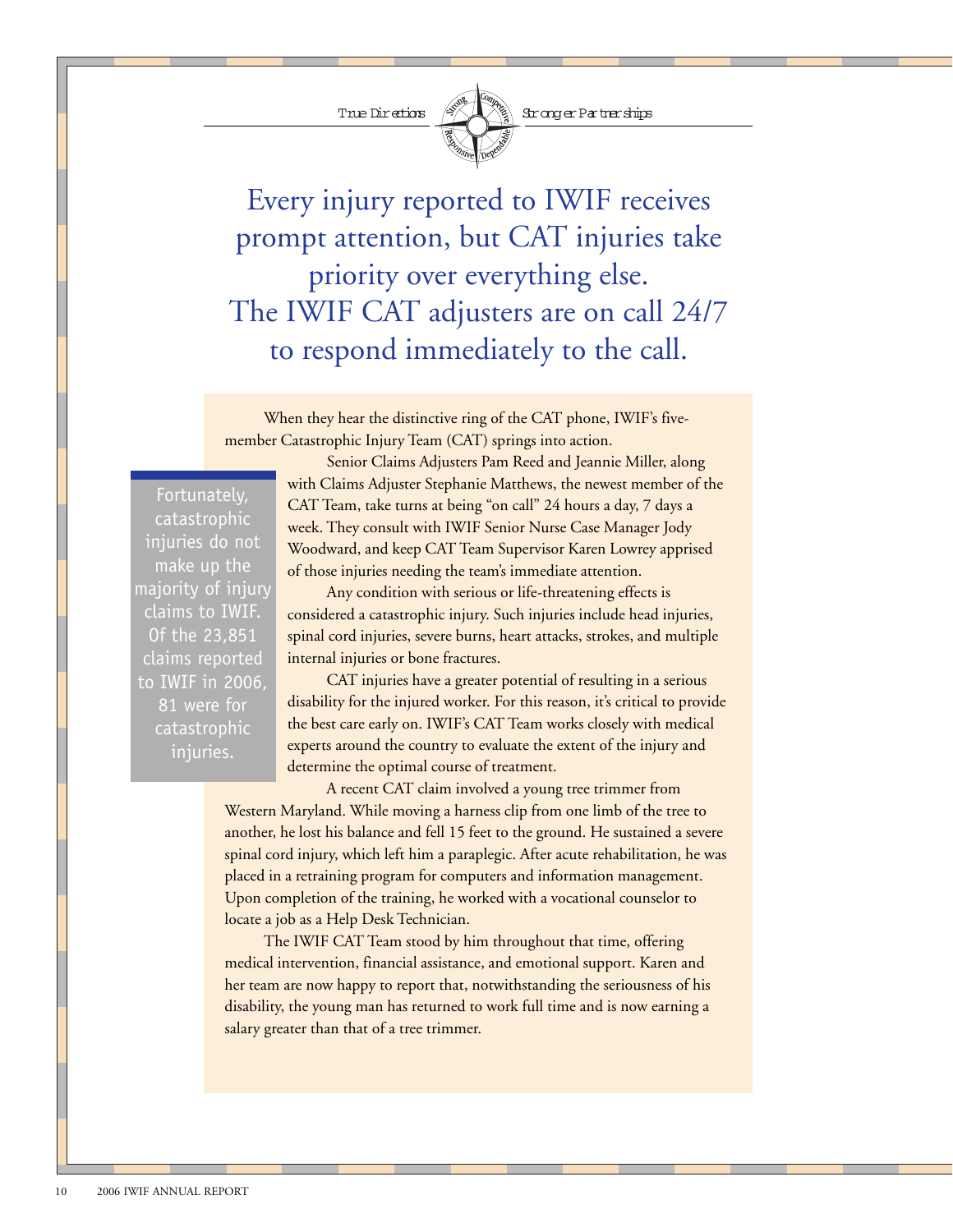The IWIF CAT Team Seated, from left, Karen Lowrey, CAT Team Supervisor Jeannie Miller, AIC, Senior Claims Adjuster Standing, from left, Stephanie Matthews, Claims Adjuster Jody Woodward, RN, BSN, CCM, WCCM, Senior Nurse Case Manager Pam Reed, AIC, Senior Claims Adjuster

Orsive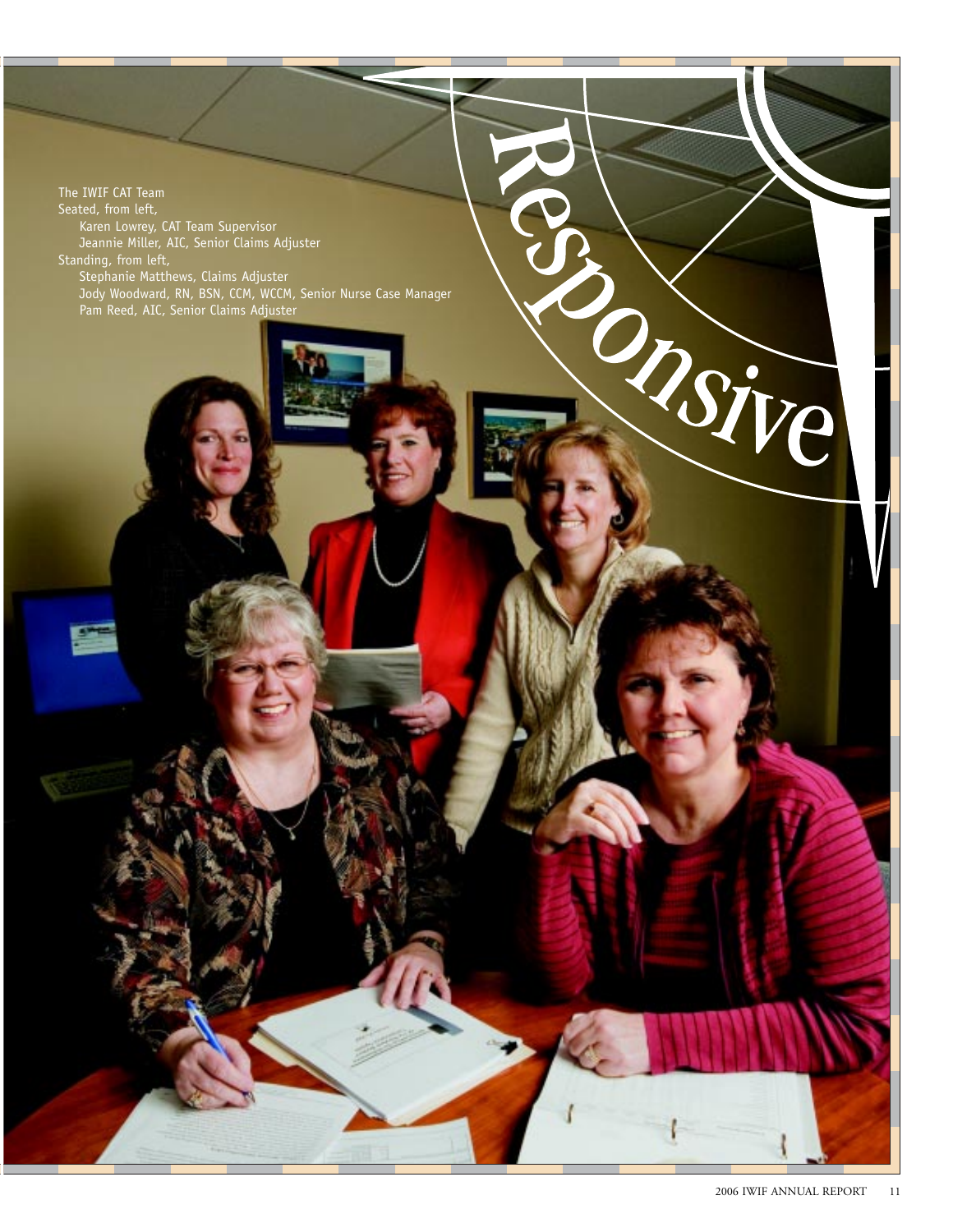

# Operations Highlights

# Marketing IWIF with Competitive Products

The Marketing and Underwriting departments worked together to expand our association and safety group partnership programs in 2006, welcoming three new programs:

-Maryland Automobile Dealers Association (MADA) -National Federation of Independent Businesses (NFIB) -Maryland Arborist Association (MAA)

# IWIF now partners  ${\rm W1th}$ association and industry safety groups.

• Take Aim at Target Markets was successfully launched in 2006 to promote to our agents those specific business class codes of interest and future growth. In 2006, IWIF wrote more than \$4 million in written premium representing these target markets.

# Disciplined Underwriting Performance

- In 2006, we underwrote \$326 million in gross written premium.
- Of that, \$32.7 million was in new business premium.
- W e welcomed 6,750 new customers in 2006.
- Our continued adherence to underwriting discipline resulted in an improvement to our loss ratio to 86.7% in 2006, as compared to 87.6% in 2005.
- As Maryland continued to experience an increasingly soft market, we successfully retained 86% of expiring premium.
- Predictive modeling/automatic underwriting for smaller accounts was implemented to enhance service delivery to our customers. This significant change has been well received by our agency partners.
- In 2006, at policy expiration/cancellation, we worked with policyholders to ensure their premium was priced accurately and fairly, based on risk exposure — no more and no less. As a result, in 2006, \$31 million in audited premium was assessed.

# Responsive Claims and Legal Services Contain Loss Costs

- IWIF was committed to caring for more than 30,800 injured workers and/or their dependents, paying for their medical care, indemnity (lost time) payments, or both in 2006. This was a decrease from 33,500 in 2005.
- A continuing and encouraging trend for 2006 was a 9.7% decrease in workplace injuries reported to IWIF.
- Our focus on claim case closures and settlements continues, where appropriate. In 2006, we settled 1,975 claims cases.

We welcomed new customers. 6,750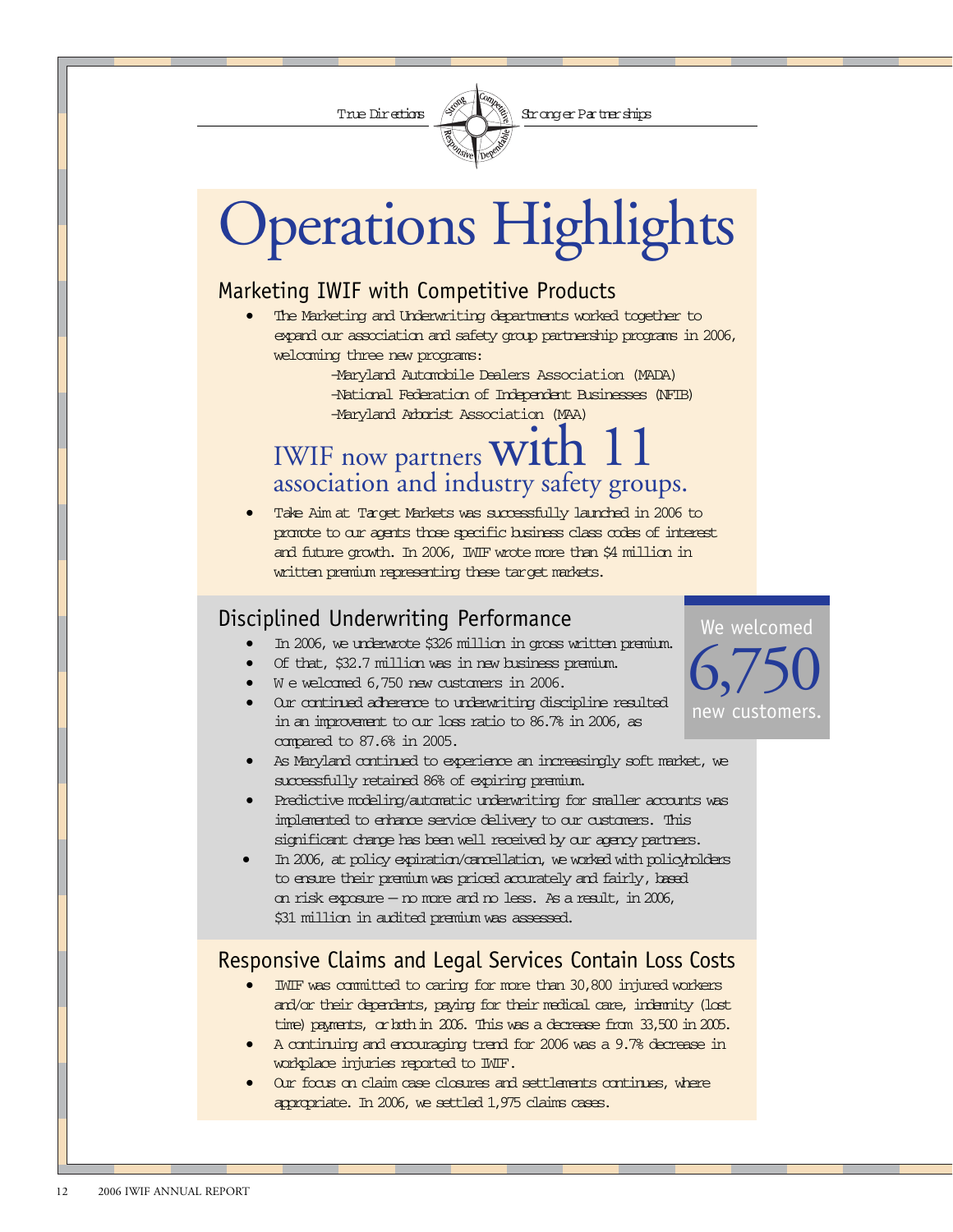

# Our Special Investigations Unit helped save in claim reserves associated with claimant fraud. \$39.6 million

- Our Medical Bill Payment department has established a service standard to pay all medical invoices within three to five business days. This payment policy has been leveraged with numerous hospitals to obtain a more favorable price discount.
- IWIF's Subrogation department had two goals in 2006: settlements and recoveries. In 2006, there were a total of 150 settlements with recoveries totaling \$10.3 million, which is 4.5% of claims paid.
- The Special Investigations Unit produced a total of 33 claimant arrests or prosecution referrals, and recovered \$195,000 in claim cash recoveries. In addition, the department collected \$5.4 million in underpaid premium and, most important, generated \$39.6 million in claim reserve reductions associated with claimant fraud.
- IWIF attorneys prepared for 8,400 legal hearings in 2006, 17% fewer hearings than in 2005.
- Attorneys conducted 396 policyholder visits in 2006, more than in any other year. Policyholders surveyed rated their overall satisfaction with attorney representation at 92%.
- Maryland's intermediate appellate court ruled in IWIF's favor in the case of Green v. Carr Lowery, holding that a claimant who alleges occupational hearing loss must meet the statutory threshold for occupational hearing loss compensability in order to be entitled to any benefits, including medical benefits.

of policyholders were satisfied overall with the customer service and value they received from IWIF.

# **870 • Customer Service and Ease of Doing Business**<br>are Strategic Imperatives<br>of policyholders satisfaction survey are Strategic Imperatives

- of 400 randomly selected customers indicated 87% of policyholders were satisfied overall with the service and value they received from IWIF. Similarly, 89% of our leading agents and brokers were satisfied with IWIF's services.
- A new billing system was created that includes new and easier-to-understand invoices.
- The Call Center piloted a new Business Activity Customer Information screen, which allows Call Center staff to quickly review account history and recent customer transactions.
- The Call Center had a 28% improvement in average speed of phone calls answered: 36 seconds to 26 seconds. The insurance industry average is 45-50 seconds.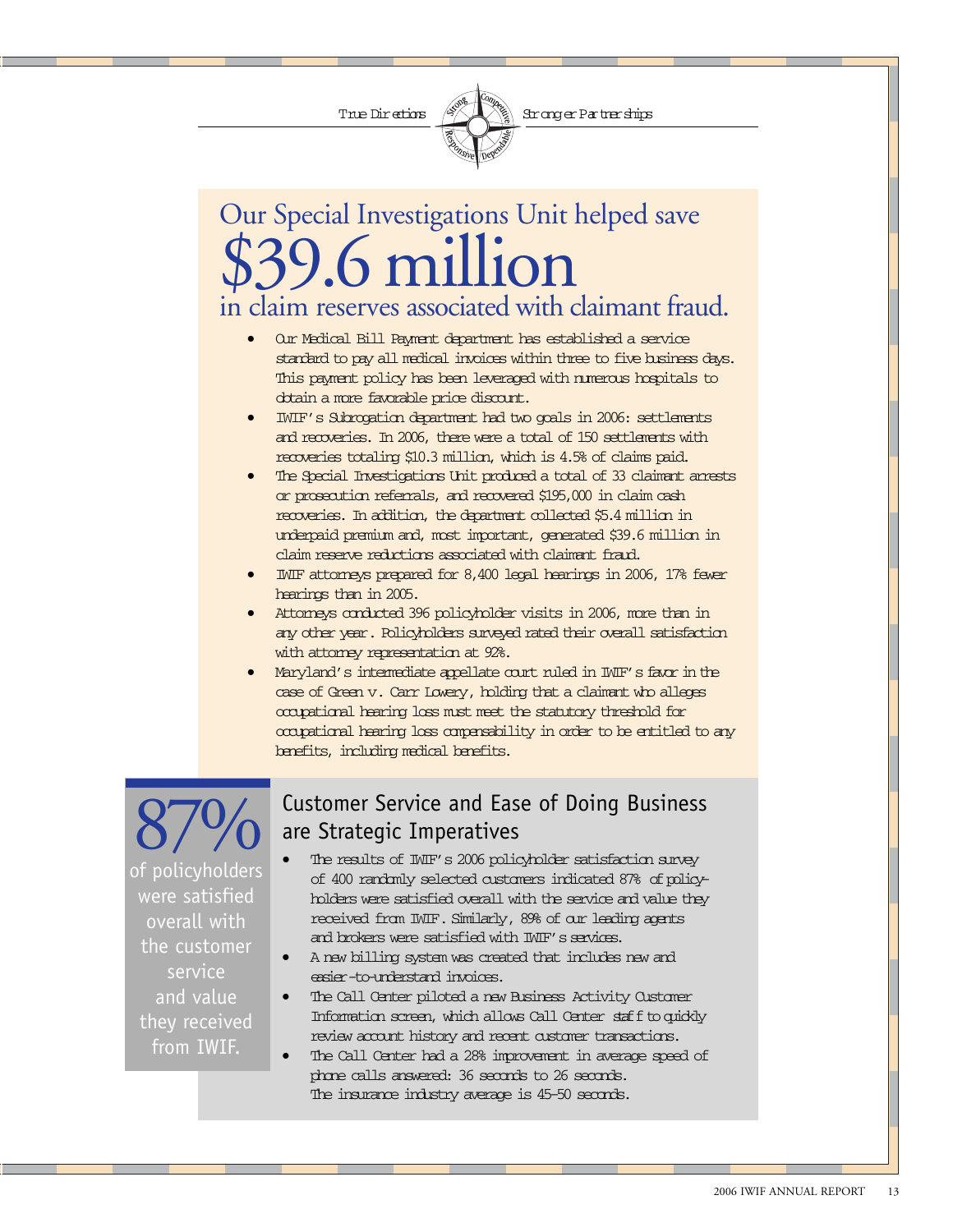

# E-Services are Key to Operational Efficiencies

- IWIF e-Users continued to take advantage of efficient and time-saving online services. W e saw a 34% increase in e-Certificates of Insurance requests and a 93% increase in e-Payments.
- IWIF's data security initiatives were strengthened in 2006 by instituting a corporate-wide data security policy.
- IWIF's industry-leading applications of e-Services and business technology across all departments have been key factors to improving operations.

# 3,873 customers are<br>3,873 registered e-Users.

# Strengthening the IWIF Workplace

- W e continued a successful summer intern program to introduce college students to the benefits of a career in the insurance industry.
- Mandatory yearly training for all employees was expanded to cover harassment avoidance, diversity, and IWIF's Code of Conduct policy.
- IWIF is built on the values of integrity and trust. To help safeguard our operations, we worked with a third-party consultant to institute an anonymous whistleblower hotline and e-mail address for employees to report concerns involving ethics, compliance, fraud, or safety.

## Brand IWIF

- W e created and implemented our "Safety Saves" campaign in June dedicated to the important topic of workplace safety for non-English speaking Hispanic workers. The awardwinning campaign included an information kit and radio public service announcements in Spanish and English.
- W e established a cooperative advertising program with our agent partners.
- W ith continued leadership and focus on education, IWIF sponsored eight, free policyholder seminars across the State, which were attended by more than 450 Maryland businesses. W e also added online seminar registration for the convenience of our customers.
- 2006 was another award-winning year for IWIF Communications and educational materials. IWIF received five national awards from the American Association of State Compensation Insurance Funds, one national award from the Insurance Marketing and Communications Association, and six awards from the Maryland Public Relations Society of America.

policyholders attended our policyholder seminars in 2006. 450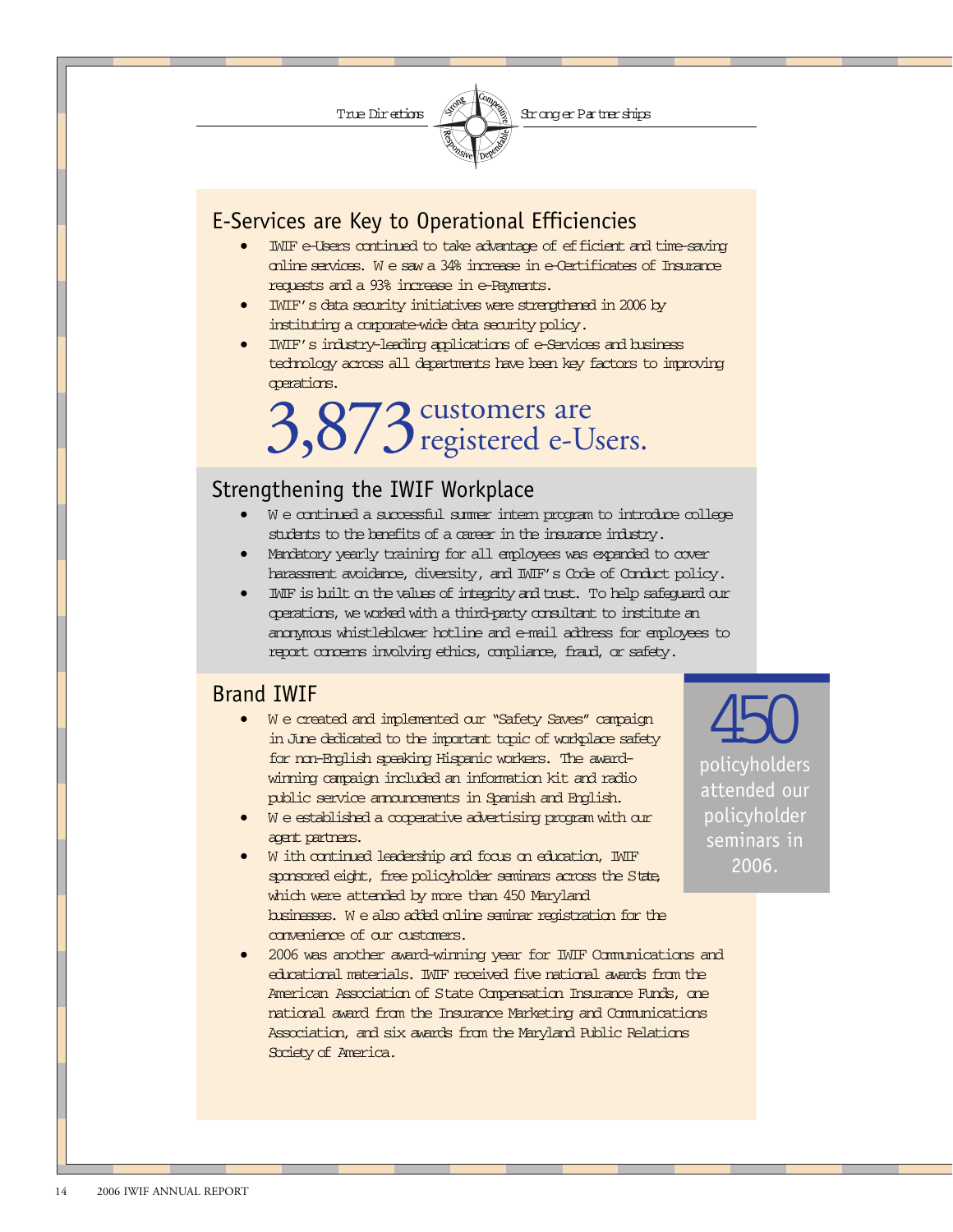

## State Employees' Risk Management Administration

The State of Maryland self-insures to cover the workers' compensation costs for its 85,000 employees. IWIF has been a proud partner with the State acting as the third-party administrator providing loss control and claims adjusting services. The following are a few examples of programs initiated by IWIF in 2006 to save taxpayer dollars:



- Maryland State agencies saw a decrease in the frequency of first reports of injury of 7.5%, or a reduction of 621 over calendar year 2005. Medical costs decreased by 9%, which is primarily attributable to fewer catastrophic claims. W e initiated an early intervention medical pilot in partnership with the Maryland Transit Administration, which focuses on targeted medical management in an effort to reduce temporary total and medical costs.
- In 2006, the SERMA Risk Management Consultants made 509 agency visits, and trained over 1,700 State supervisors and employees in topics which included defensive driving, back safety, and accident investigation. We continue to assist with the Managed Return to W ork pilot program, led by the Department of Budget and Management, which was expanded in 2006, and which will be expanded again in 2007.

## In Our Community

- IWIF and its employees welcome the opportunities, big and small, to give of our time, talents and treasures as corporate citizens in our local community. Highlight activities included IWIF and its employees contributing \$80,000 to the annual Maryland United Charities drive; mentoring and volunteering in the Big Brothers Big Sisters school programs; and actively participating in American Red Cross blood drives.
- IWIF management takes an active role on the boards of numerous civic and charitable organizations.
- 2006 marked the fifth year of our business/school partnership with Mergenthaler Vocational Senior High School in Baltimore City. This partnership includes a student safety poster contest and yearly donation to the school for the purchase of safety equipment.
- IWIF's primary corporate charity is the Kids' Chance of Maryland, Inc. Scholarship Fund. IWIF is a cornerstone partner, along with key legal, insurance, medical and business representatives in the Maryland community, in support of Kids' Chance.



 This important scholarship fund provides financial and educational assistance to children of parents who were severely injured or lost their lives in a workplace accident. Seventeen students were awarded scholarships in 2006. If you know of a severely injured or deceased worker who may have a child in need of financial assistance, please visit the Kids' Chance website at www.kidschance-md.org for more details.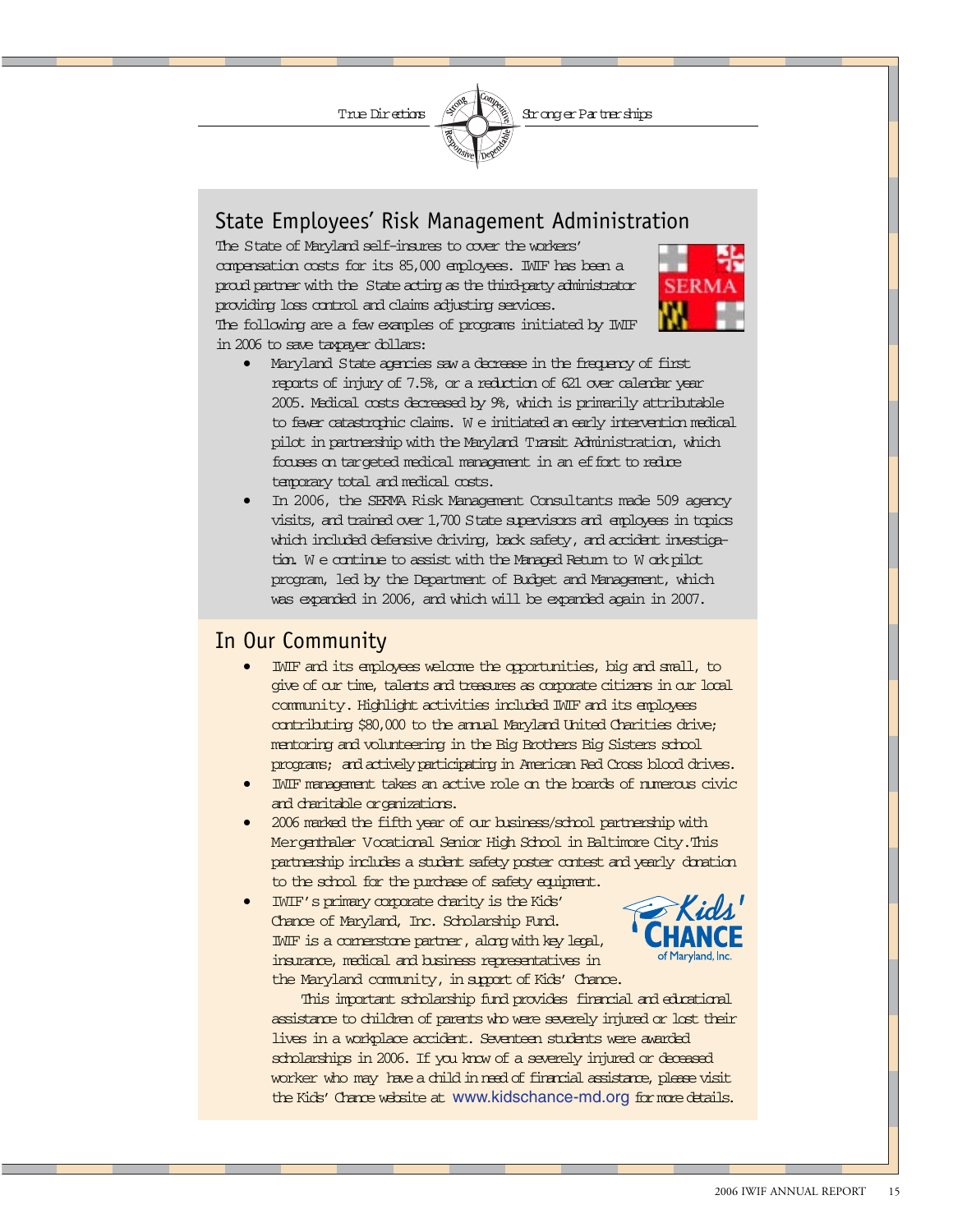

# **Balance Sheet**

|               | <b>Years Ended December 31</b> |                                   |
|---------------|--------------------------------|-----------------------------------|
|               | 2006                           | 2005                              |
| <b>ASSETS</b> |                                |                                   |
|               |                                |                                   |
|               | 266,503,019<br>$\mathbf{S}$    | 198,256,150<br>$\mathcal{S}$      |
|               | 1,151,033,096                  | 1,094,709,953                     |
|               | 3,999,390                      | 3,999,090                         |
|               | 11,272,787                     | 10,475,846                        |
|               | 28,127,370                     | 29,228,320                        |
|               | 15,925,124                     | 13,204,626                        |
|               |                                | 1,417,882                         |
|               | 19,298,000                     | 17,422,000                        |
|               | 2,164,826                      |                                   |
|               | 15,107,162                     | 13,373,261                        |
|               |                                |                                   |
| Total assets  |                                | $$1,513,430,774$ $$1,382,087,128$ |

# LIABILITIES AND FUND EQUITY

| Liabilities:                                      |             |                 |
|---------------------------------------------------|-------------|-----------------|
| Loss and loss adjustment expenses \$1,184,746,000 |             | \$1,086,422,000 |
|                                                   | 72,226,980  | 75,051,278      |
| Accounts payable and accrued expenses             | 11,945,835  | 13,489,218      |
|                                                   | 16,511,207  | 20,702,896      |
|                                                   |             | 1,195,665,392   |
|                                                   |             |                 |
|                                                   | 228,000,752 | 186, 421, 736   |
|                                                   |             |                 |
|                                                   |             |                 |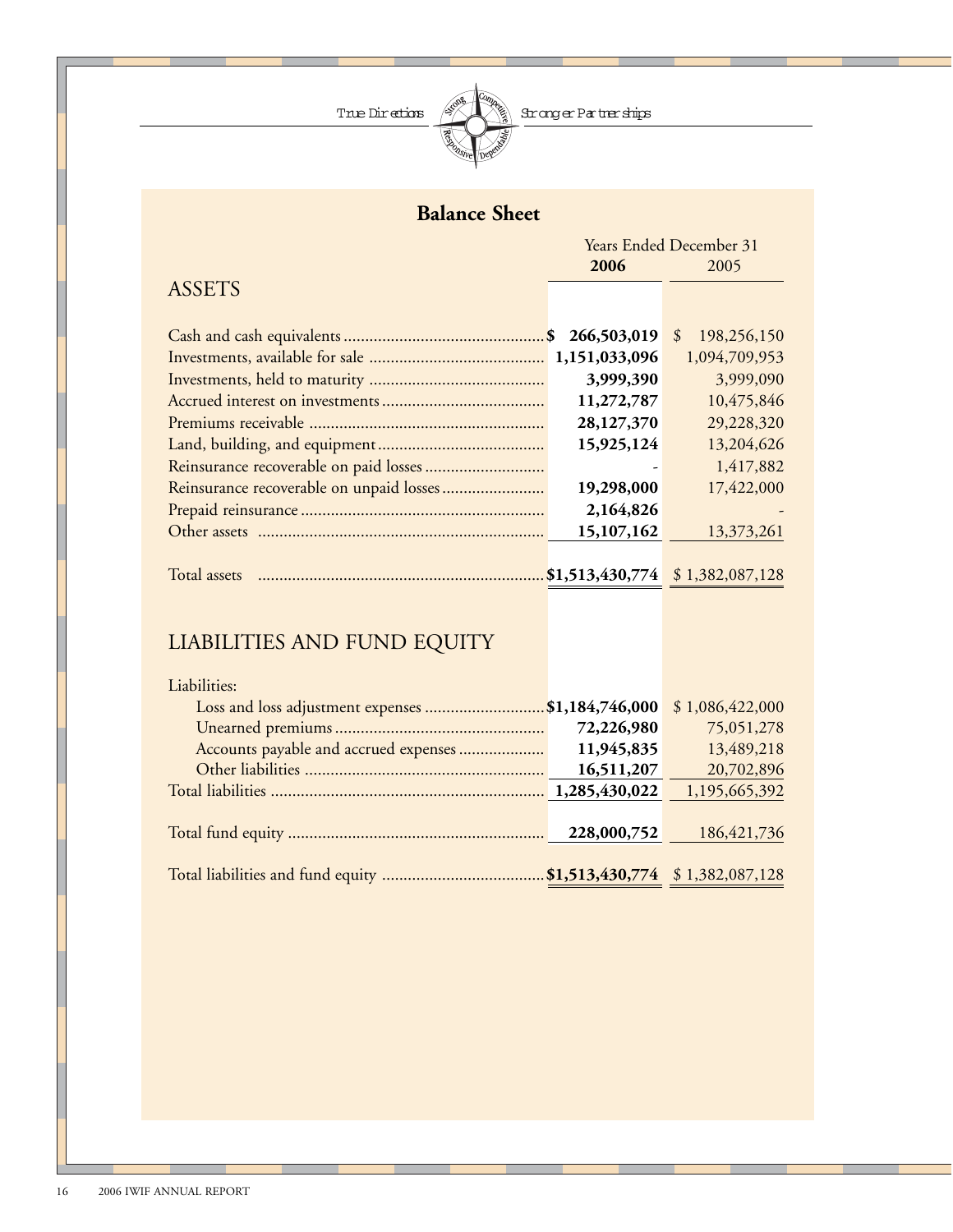

| <b>Statement of Operations</b>             |                                |                                |  |  |
|--------------------------------------------|--------------------------------|--------------------------------|--|--|
|                                            | <b>Years Ended December 31</b> |                                |  |  |
|                                            | 2006                           | 2005                           |  |  |
| <b>REVENUES</b>                            |                                |                                |  |  |
|                                            |                                |                                |  |  |
| \$                                         | 321,248,920                    | $\mathcal{S}$<br>321, 167, 547 |  |  |
|                                            | 66,829,569                     | 57,044,120                     |  |  |
|                                            | 9,671,274                      | 8,021,776                      |  |  |
|                                            | 717,253                        | 885,510                        |  |  |
|                                            | 398,467,016                    | 387,118,953                    |  |  |
| <b>EXPENSES</b>                            |                                |                                |  |  |
| Loss and loss adjustment expenses incurred | 278,662,802                    | 281,193,712                    |  |  |
|                                            | 71,738,126                     | 68,982,263                     |  |  |
|                                            | 350,400,928                    | 350,175,975                    |  |  |
| NET INCOME                                 | 48,066,088                     | 36,942,978<br>\$               |  |  |



The 2006 condensed financial statements have been derived from complete GAAP financial statements which were audited by Johnson Lambert & Co. The schedules referred to in the Actuarial Opinion on page 18 relate to the "Yellow Book" schedules. A complete set of audited financial statements, with the unqualified opinion and complete set of footnotes, may be obtained upon request.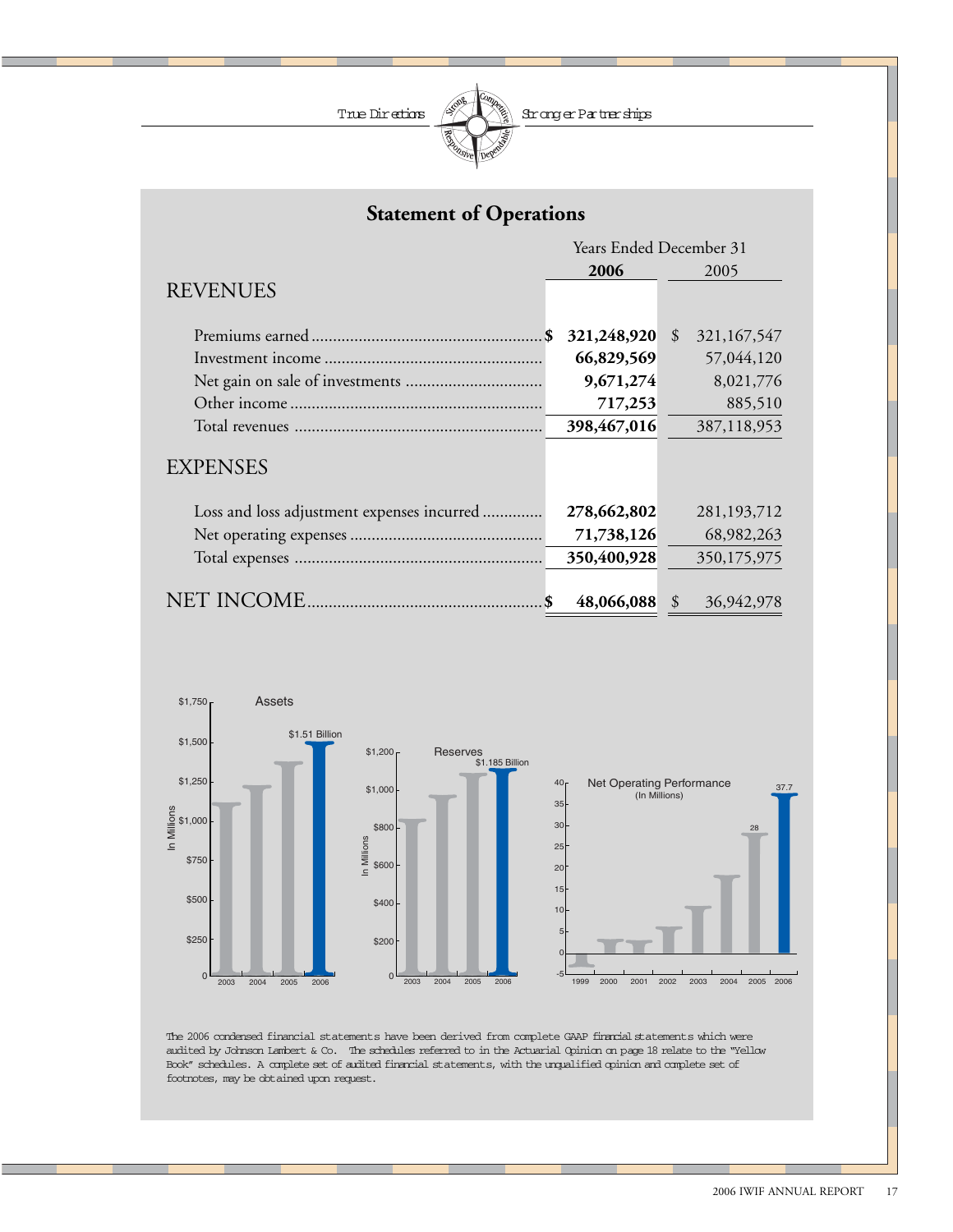# **Deloitte.**

February 27, 2007

### **STATEMENT OF ACTUARIAL OPINION**

### **Injured Workers' Insurance Fund**

### **Identification**

I, Jan A. Lommele, am a Principal with the firm of Deloitte Consulting LLP, which is affiliated with Deloitte & Touche LLP. I am a member of the American Academy of Actuaries and meet its qualification standards for rendering this Statement of Actuarial Opinion, and I am a Fellow of the Casualty Actuarial Society. Through the contract dated June 23, 1997 and the approval of the Board of Directors, Deloitte Consulting LLP has been retained by the Injured Workers' Insurance Fund (IWIF) to perform actuarial services including my rendering of this opinion.

#### **Scope**

I have examined the reserves listed in Exhibit A, as shown in the Annual Statement of IWIF as prepared for filing with state regulatory officials, as of December 31, 2006. The loss and loss adjustment expense reserves specified in Exhibit A, on which I am expressing an opinion, reflect the Loss Reserve Disclosure items (3 thru 8) listed in Exhibit B.

In forming my opinion on the loss and loss adjustment expense reserves, I relied upon data prepared by Mr. Thomas J. Phelan, CPA, CFO and Executive Vice President of IWIF. I evaluated that data for reasonableness and consistency. I also reconciled that data to Schedule P - Part 1 of IWIF's current Annual Statement. Please refer to the Schedule P Reconciliation paragraph on [Page 21] for additional information. In other respects, my examination included such review of the actuarial assumptions and methods used and such tests of the calculations as I considered necessary.

My review was limited to items listed in Exhibit A, and did not include an analysis of any other balance sheet items. I have not examined the assets of IWIF and I have formed no opinion as to the validity or value of these assets. My opinion on the reserves is based upon the assumption that all reserves are backed by valid assets, which have suitably scheduled maturities and/or adequate liquidity to meet the cash flow requirements.

#### Opinion

In my opinion, the amounts carried in Exhibit A on account of the items identified:

- (A) meet the requirements of the insurance laws of the State of Maryland;
- (B) are computed in accordance with accepted loss reserving standards and principles; and
- (C) make a reasonable provision for all unpaid loss and loss expense obligations of IWIF under the terms of its contracts and agreements.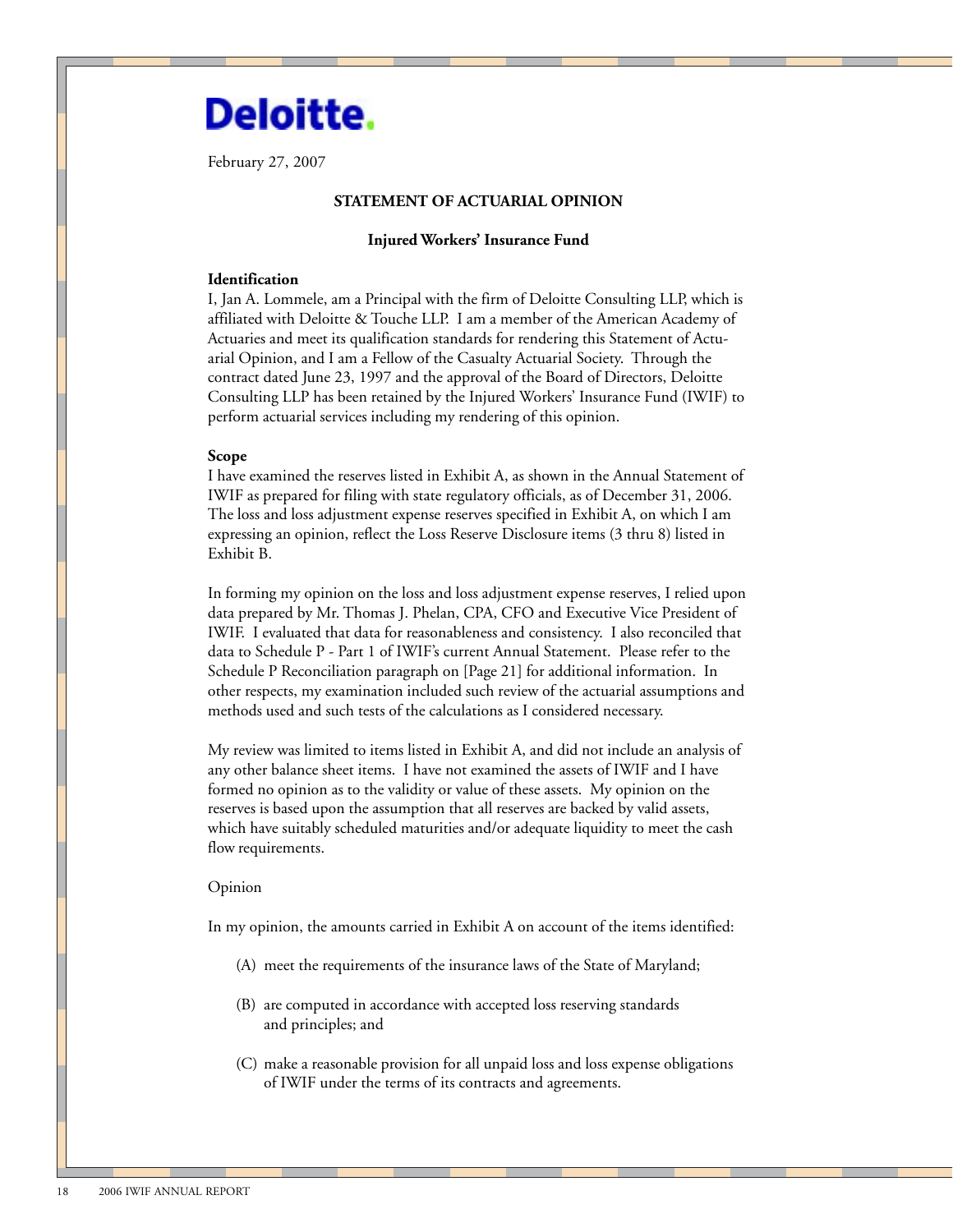### **Relevant Comments**

### **A. Risk of Material Adverse Deviation**

The company is exposed to the uncertainty of variability of the reserves which could result in material adverse deviation.

With respect to this Statement of Actuarial Opinion, the amount of adverse deviation that I consider to be material is \$40,670,281. My basis for determining this amount is 20% of surplus which is an amount that would represent a reasonable upward fluctuation in reserves from those carried by IWIF that I would consider material. My selection of materiality standard was driven by the fact that this Opinion is prepared for regulatory purposes. Other measures of materiality might be used for reserves that are being evaluated in a different context.

The size of IWIF's loss and loss adjustment expense reserves relative to its surplus is relatively large compared to industry norms. Therefore, there is more than a remote possibility that adverse fluctuations of actual versus expected liabilities will be material. For this reason I believe that there are significant risks and uncertainties that could result in material adverse deviation in the loss and loss adjustment expense reserves. For example, the high-end of the range of reasonable net loss and loss adjustment expense reserves are \$72,291,000 greater than IWIF's carried reserves. Other major factors underlying the risks and uncertainties which could result in material adverse deviation include but are not necessarily limited to:

- The nature of the coverage written;
- Changes in claims handling procedures making it more difficult to estimate ultimate losses;
- Retention of key personnel required to efficiently settle claims;
- Significant growth of business in recent years;
- Discounting of the tabular unpaid losses for workers compensation; and
- The collectibility of ceded reinsurance if losses emerge toward the high-end of a range of reasonableness.

### **B. Disclosure of Unearned Premium Reserves for Long Duration Contracts**

IWIF writes no policies or contracts related to single or fixed premium policies with coverage periods of thirteen months or greater which are non-cancelable and not subject to premium increase (excluding financial guaranty contracts, mortgage guaranty policies, and surety contracts).

### **C. Other Disclosures in Exhibit B Discounting, Item 4.**

IWIF discounts liabilities for unpaid losses associated with both case outstanding and incurred but not reported reserves for Workers Compensation, as disclosed in this Statement of Actuarial Opinion.

Long-term unpaid Workers Compensation indemnity claims are discounted on a tabular basis using the 2003 National Vital Statistics United States Life Tables Volume 54, Number 14. The discount rate selected by IWIF management is 3.25%. The amount of tabular discount is \$84,588,213. I am not expressing an opinion on the appropriateness of the interest rate or mortality tables chosen. The total discount of \$84,588,213 represents approximately 42% of IWIF's stated surplus.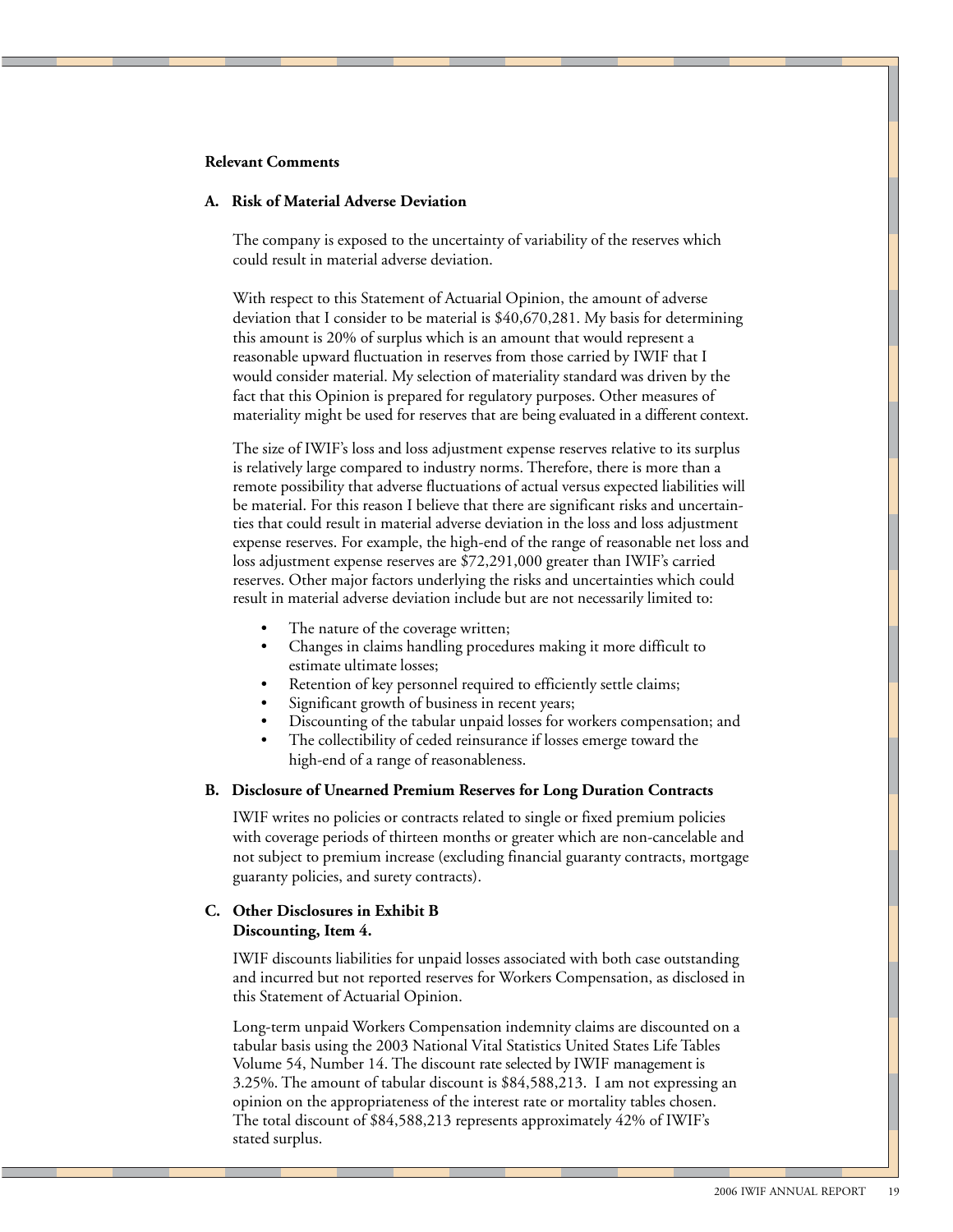# Deloitte.

### **Underwriting Pools or Associations, Item 5.**

Management has informed me that IWIF does not participate in any pools or associations.

### **Asbestos Exposures and Environmental Exposures, Item 6.**

I have reviewed IWIF's exposure to asbestos and environmental claims. IWIF currently carries \$472,187 of net reserves for loss and loss adjustment expenses, which is intended to represent IWIF's ultimate liability for these items. Estimation of ultimate liabilities for these claims is unusually difficult due to outstanding issues such as whether coverage exists, definition of an occurrence, determination of ultimate damages, and allocation of such damages to financially responsible parties. Therefore, any estimation of these liabilities is subject to significantly greater than normal variation and uncertainty.

### **D. Reinsurance**

### **Reinsurance Collectibility**

My opinion on the loss and loss adjustment expense reserves net of ceded reinsurance assumes that all ceded reinsurance is valid and collectible. The total loss and loss adjustment expense reinsurance recoverable is all with companies rated A- (Excellent) or better. IWIF Management has informed me that it does not anticipate reinsurance collectibility problems with respect to these recorded reinsurance recoverables. With respect to loss and loss adjustment expense reserves net of ceded reinsurance recorded by IWIF, I have not anticipated any contingent liability which could arise if any of the reinsurers prove unable to meet their loss and loss adjustment expense obligations under the terms and conditions of their contracts with IWIF.

### **Retroactive Reinsurance, Financial Reinsurance**

Based on discussions with IWIF management and its description of the IWIF's ceded and assumed reinsurance, I am not aware of any other reinsurance contract that either has been or should have been accounted for as a retroactive reinsurance or financial reinsurance.

### **E. NAIC IRIS Tests**

I reviewed the results of the following three NAIC IRIS Tests: One Year Reserve Development, Two Year Reserve Development and Estimated Current Reserve Deficiency to Surplus, as calculated by IWIF's management. No exceptional values were calculated for these tests.

### **F. September 11, 2001 Terrorist Attack Losses**

I reviewed IWIF's exposures to terrorist attack losses. No claims have been presented to date. The risk of significant liabilities as of December 31, 2006 arising from terrorist attack losses is remote, given the nature of the coverages provided by IWIF and prevailing coverage interpretations.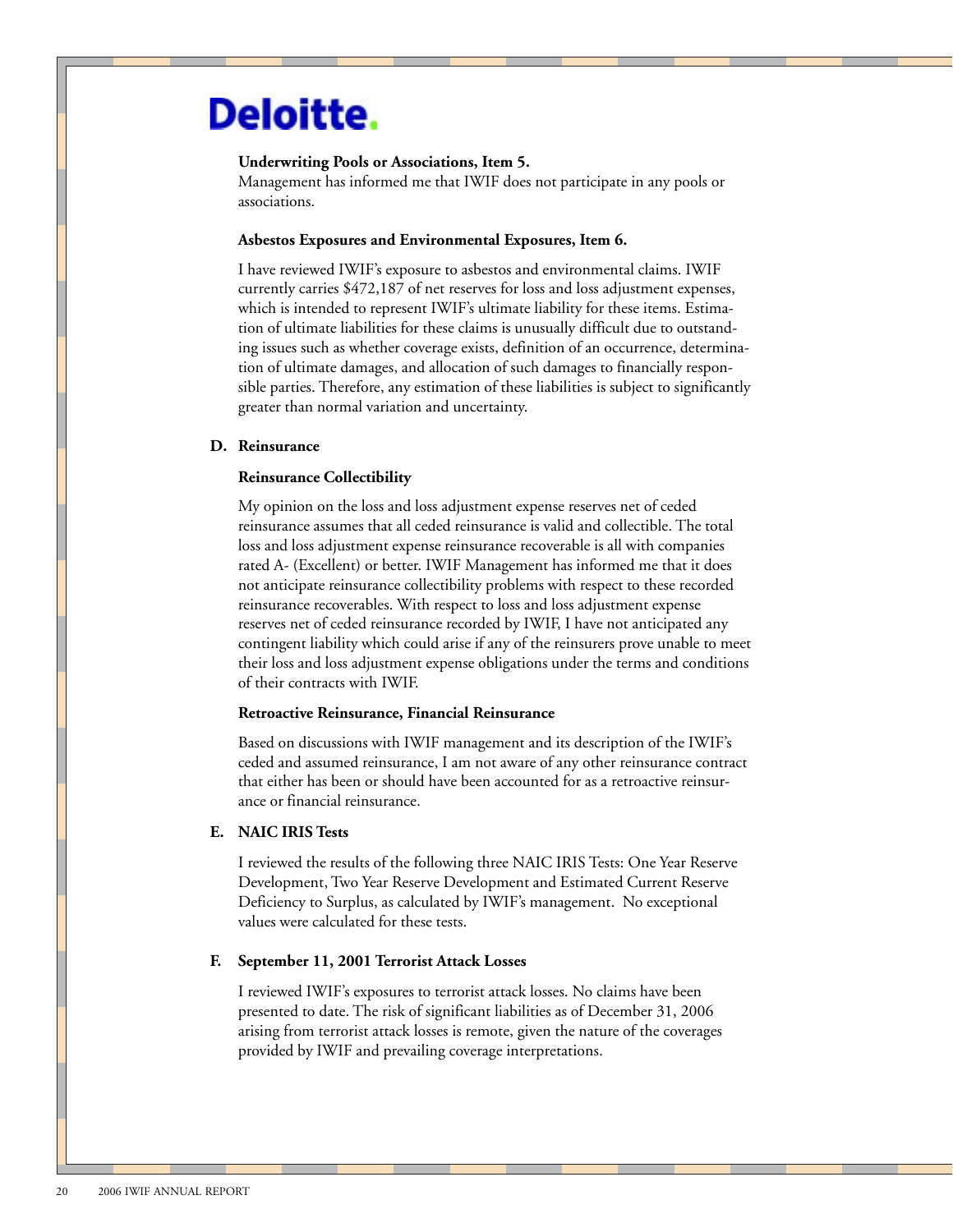### **G. Schedule P Reconciliation**

Effective January 1, 1998, the NAIC adopted "new" definitions of allocated and unallocated loss adjustment expenses (i.e. ALAE and ULAE). Briefly, the new definition for ALAE includes all defense and cost containment expense, whether internal or external to IWIF. This expense category is now referred to as Defense & Cost Containment Expense (DCC). The revised definition of ULAE essentially includes all claims adjusting expense whether internal or external to IWIF. This expense category is now referred to as Adjusting & Other Expense (A&O). The actuarial report supporting this opinion is based on the "old" definition.

Beginning with the December 31, 2001 evaluation, IWIF adopted the new DCC and A&O definitions. IWIF displays the DCC portion of the ULAE reserves, based on the "old" definition, within the DCC category of Schedule P Part 1 (Columns 6, 7 and 17-20) and the A&O portion of the ULAE reserves within the A&O category of Schedule P Part 1 (Columns 8, 9, 21 and 22). However, IWIF has included ALAE, based on the "old" definition, within the loss category of the Annual Statement and Schedule P Part 1 (Liabilities, Surplus, and Other Funds page, Losses line and Schedule P Part 1 Columns 4, 5 and 13-16).

### **H. General Uncertainty**

In evaluating whether the reserves make a reasonable provision for unpaid losses and loss adjustment expense, it is necessary to project future loss and loss adjustment expense payments. It is certain that actual future losses and loss adjustment expenses will not develop exactly as projected and may, in fact, vary significantly from the projections. No warranty is expressed or implied that such variance will not occur. Further, my projections make no provision for the broadening of coverage by legislative action or judicial interpretation or for extraordinary future emergence of new classes of losses or types of losses not sufficiently represented in IWIF's historical data base or which are not yet quantifiable.

### **Actuarial Report**

An actuarial report and underlying actuarial workpapers supporting the findings expressed in this Statement of Actuarial Opinion will be provided to IWIF to be retained for a period of seven years in the administrative offices of IWIF and available for regulatory examination.

This Opinion is provided for regulatory purposes only and is not intended for any

other purpose.<br>Jan A Formule

Jan A. Lommele, FCAS, MAAA, FCA Deloitte Consulting LLP City Place 33rd Floor, 185 Asylum Street, Hartford CT 06103-3402 (860)-725-3050 February 27, 2007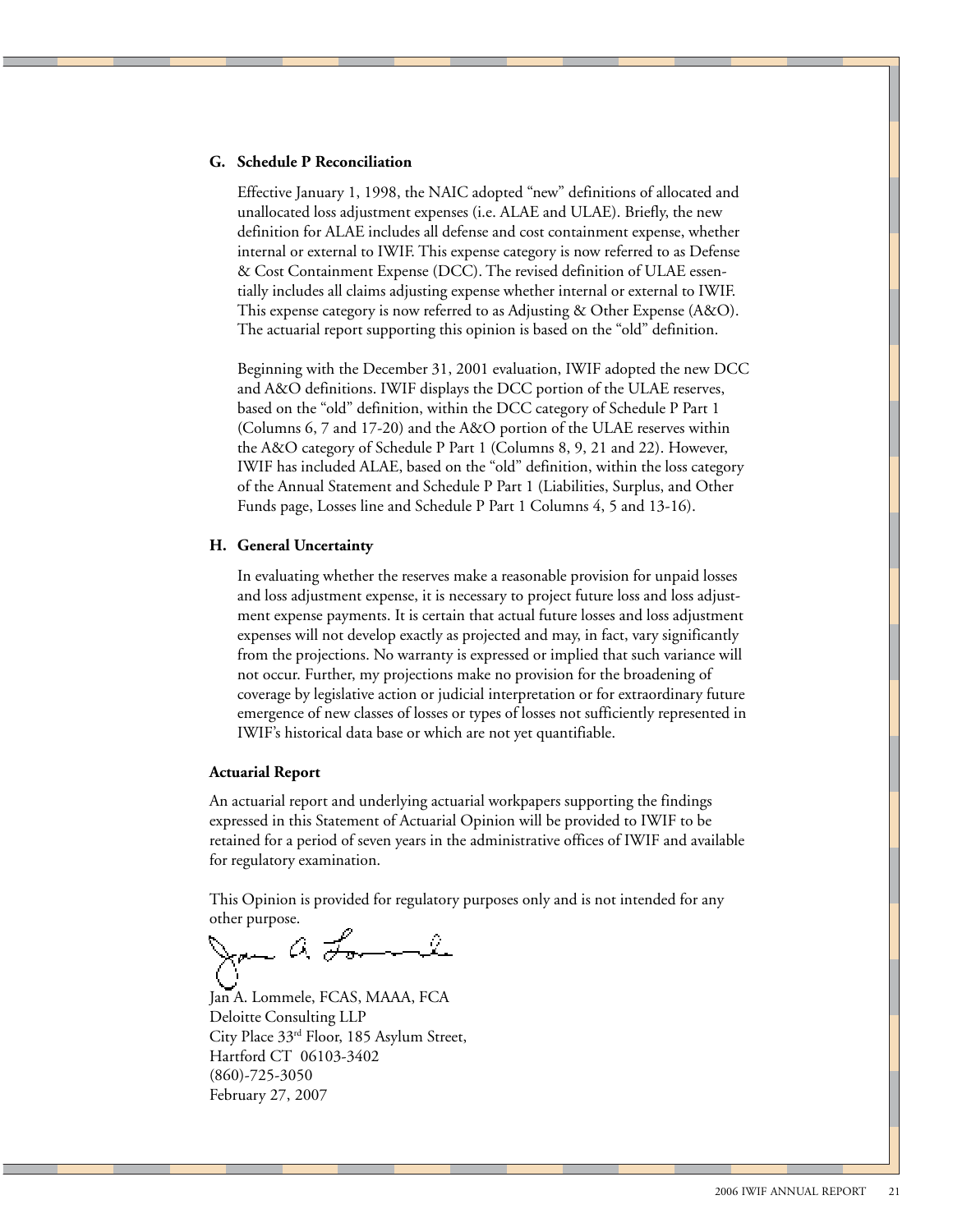## IWIF BOARD MEMBERS



Daniel E. McKew Board Chairman





James C. Simpson Vice-Chairman

Rocky V. Gonzalez **Secretary** 



Maxine Adler, Esq. Board Member



R. Bruce Alderman, Esq. Board Member



Frank D. Boston, Jr. Board Member



Lambert, Esq. Board Member

Michael J. Wagner Board Member



Queen Logan Gladden Board Member



### OUR MISSION

IWIF, a dedicated team of 384 workers' compensation professionals, protects more Maryland workers than our competitors by providing high quality services at a fair market price. We champion workplace safety to protect all Maryland workers. And, by providing insurance to the largest share of businesses, we support the State of Maryland and its economy.

Shirlbee Ackwood Barry Adams James Bernard Adams Joan Adelman Jose Adia Prabha Agarwal Liz Albertini Sharon Almanza Rose Ambrose Dorothy Anderson **Barbara Ault** Afia Badu Brenda Baer G wendolyn Bailey Kimberly Baker Richard Balducci Geraldine Balducci Martha Balenger Lar ry Barnette Jacqueline Baroody Jack Barry Peggy Barton Michael Barton Louis Beach Paige Beck Barbara Becker Craig Bencie Ruth-Ann Bennett K athleen Blimline Evelyn Boggs Pamela Bonsuk Andrew Boozer Cheryle Bowser Angela Boxley Teresa Brenneman Marguerite Brooks Stacy Brooks Elaine Brooks K eithBrown AngelaBrown Lisa Bryant Butch Bucci Raymond Burleson Saundra Butler Vickey Butts Lisa Byrd George Campbell Deborah Campitelli Alicia Carlson Dennis Carroll

Robin Childress Trudy Ching Zachary Christopher Claudia Ciolfi Patrick Clisham Lisa Cole Jenny Conlon Jack Cooper Annemarie Coughlin Jessica Cox VonCeil Crenshaw William Cress MaryCrewell K elliCromwell  $K$  $\sigma$ ri $G$ ross Carmine D'Alessandro Rada Davinic Myra Davis David Delp Kimberly Dennison Rosa Diepold Maureen Diggs Patricia Dishon CharlotteDively Scott Doellinger Elizabeth Dorney K athleen Downs Joanne Dreher Robert Drauin Linda Dye Sarah Egan Sandra Elder RobertEllis K atherine Emanuel Lawrence Engel Peter Engel Lewis Epps Jaimie Faulkner Richard Ferguson Rona Finkelstein Danny Fisher Sharon Fitzpatrick Dianna Fornaro Gloria Foster **CherylFowler** Deborah Frank Aixa Fraser David Fried Gigi Friedman Brian Furr

Gregg Gallagher Ruth Gangi A my Gates Cathy Gay-Peters Edgar Gerke Tara Gilbert Joseph Gillian JenniferGilliard Christopher Gompers Susan Gordes K allieGraff K athy Grafton Aaron Gray Montreal Green Lester Groff Dean Gunby Card yn Guterm uth Bernard Hackett, Jr. James Hall **JE** fey Hamilton Danielle Hamilton K aren Hammond Janet Hardy Tondilea Harper Nancy Harple Sharon Harris Theresa Harris Char Harris Eileen Hartman Rovena Harvey Sandra Hassell Beverly Haynes William Helfand Larry Hennick David Hinks Robert Hoeckel Phyllis Hoffman Frank Hollenbeck Beth Hollenbeck Peter Holzberg Donna Howard Michael Howard Julia Huber Darlene Hurtig Robin Iachini TwilaJackson RosauraJackson Cynthia Jacobson MaryJaneJaymont TriviaJenkins